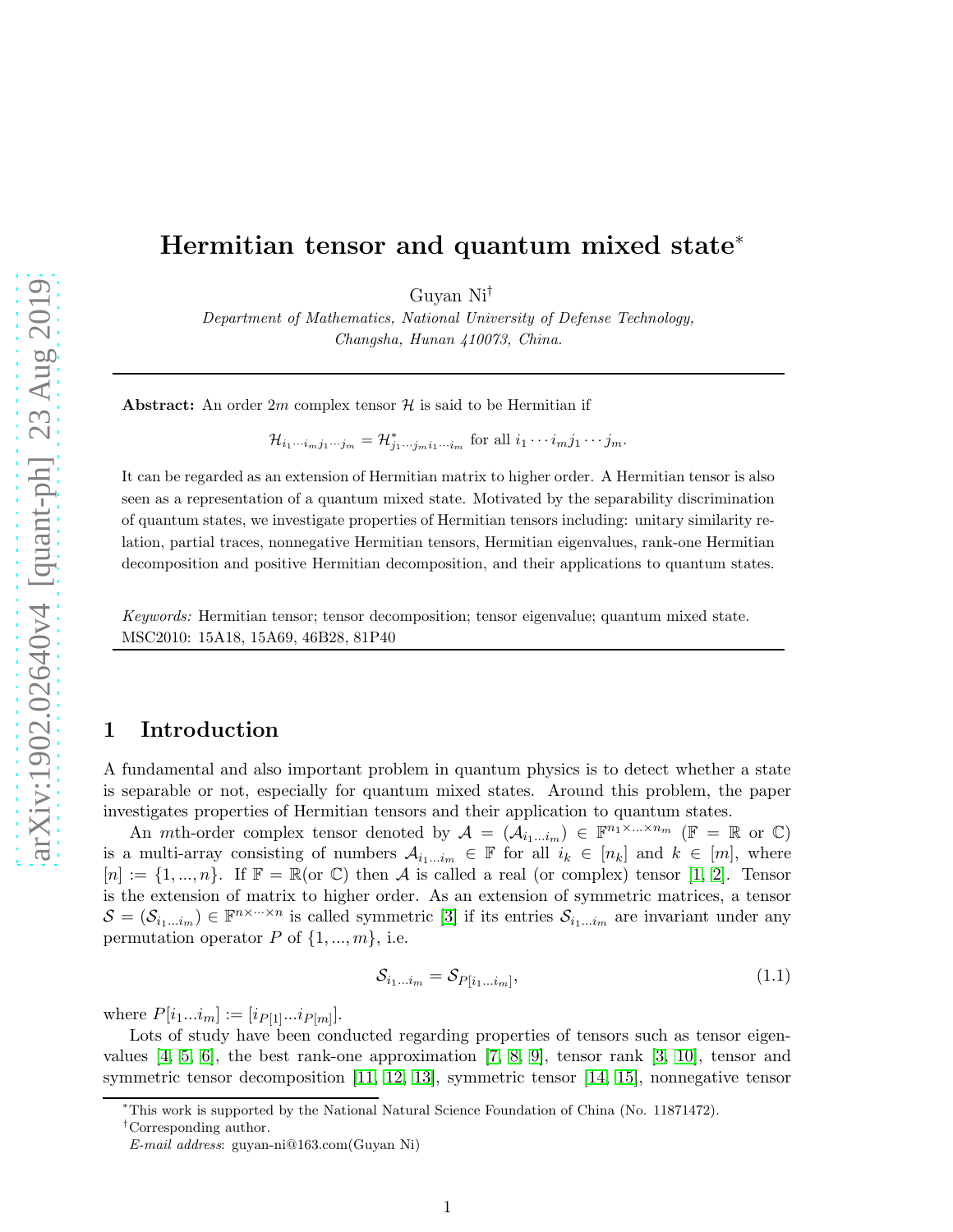[\[16\]](#page-15-12), copositive tensors [\[17\]](#page-15-13), and completely positive tensor [\[18,](#page-15-14) [19,](#page-15-15) [20\]](#page-15-16). Many tensor computation methods are also proposed including tensor eigenvalue computation [\[21,](#page-16-0) [22,](#page-16-1) [23,](#page-16-2) [24,](#page-16-3) [25,](#page-16-4) [26\]](#page-16-5), tensor system solution [\[27,](#page-16-6) [28,](#page-16-7) [29,](#page-16-8) [30,](#page-16-9) [31,](#page-16-10) [32,](#page-16-11) [33\]](#page-16-12), and tensor decomposition [\[34\]](#page-16-13).

In the study of matrices, symmetric matrices and Hermitian matrices are playing significant roles [\[35\]](#page-16-14). Similarly, Hermitian tensor as an extension of Hermitian matrices is defined as follows.

<span id="page-1-0"></span>**Definition 1.1.** A 2*mth*-order tensor  $\mathcal{H} = (\mathcal{H}_{i_1...i_mj_1...j_m}) \in \mathbb{C}^{n_1 \times \cdots \times n_m \times n_1 \times \cdots \times n_m}$  is called a Hermitian tensor if  $\mathcal{H}_{i_1...i_mj_1...j_m} = \mathcal{H}_{j_1...j_mi_1...i_m}^*$  for every  $i_1,...,i_m$  and  $j_1,...,j_m$ , where  $x^*$ denotes the complex conjugate of x. A Hermitian tensor  $\mathcal H$  is called a *symmetric Hermitian* tensor if  $n_1 = \cdots = n_m$  and its entries  $\mathcal{H}_{i_1...i_mj_1...j_m}$  are invariant under any permutation operator P of  $\{1, ..., m\}$  with  $\mathcal{H}_{i_1...i_m j_1...j_m} = \mathcal{H}_{P[i_1...i_m]P[j_1...j_m]}$ .

In [\[36,](#page-16-15) Definition 3.7], Jiang et al. call a Hermitian tensor  $\mathcal{H}$  as a *conjugate partial*symmetric tensor if  $n_1 = \cdots = n_m$  and its entries  $\mathcal{H}_{i_1...i_mj_1...j_m}$  are invariant under any permutation operators P and Q of  $\{1, ..., m\}$  with  $\mathcal{H}_{i_1...i_mj_1...j_m} = \mathcal{H}_{P[i_1...i_m]Q[j_1...j_m]}$ . Hence, a conjugate partial-symmetric tensor is a special symmetric Hermitian tensor.

The space of all Hermitian tensors  $\mathcal{H} \in \mathbb{C}^{n_1 \times \cdots \times n_m \times n_1 \times \cdots \times n_m}$  is denoted by  $\mathbb{H}[n_1,\ldots,n_m]$ for convenience. Generally an order  $2m$  tensor  $\mathcal H$  is called Hermitian if there is a permutation  $P[1, 2, \dots, 2m] = [p_1, ..., p_m, q_1, ..., q_m]$  such that such that

$$
\mathcal{B}_{i_1\ldots i_{2m}} = \mathcal{H}_{i_{p_1}\ldots i_{p_m}j_{q_1}\ldots j_{q_m}} \tag{1.2}
$$

 $\beta$  is a Hermitian tensor defined in [\(1.1\)](#page-1-0). The general Hermitian tensor can be transformed into a usual Hermitian tensor by index permutation. It suffices to study the usual Hermitian tensor in  $(1.1)$ , so our paper is focusing on the Hermitian tensor defined in  $(1.1)$ .

Complex tensors and Hermitian tensors play important roles in quantum physics research. An m-partite pure state  $|\psi\rangle$  of a composite quantum system can be regarded as a normalized element in a Hilbert tensor product space  $\mathbb{C}^{n_1 \times \cdots \times n_m}$ . The pure state  $|\psi\rangle$  is denoted as

$$
|\psi\rangle = \sum_{i_1,\dots,i_m=1}^{n_1,\dots,n_m} \chi_{i_1\cdots i_m} |e_{i_1}^{(1)} \cdots e_{i_m}^{(m)}\rangle,
$$

where  $\chi_{i_1\cdots i_m} \in \mathbb{C}, \{ |e_{i_k}^{(k)}\rangle\}$  $\langle k \rangle : i_k = 1, 2, \dots, n_k$  is an orthonormal basis of  $\mathbb{C}^{n_k}$ . Hence, a pure state is uniquely corresponding to a complex tensor  $\chi = (\chi_{i_1\cdots i_m})$  under a given orthonormal basis [\[37\]](#page-16-16). Furthermore, one can obtain the geometric measure of a pure state by computing the U(US)-eigenvalues of its corresponding complex tensor [\[38,](#page-17-0) [39\]](#page-17-1). There are many results on the computation of U(US)-eigenvalue [\[40,](#page-17-2) [41,](#page-17-3) [42,](#page-17-4) [43\]](#page-17-5) and complex tensor research [\[36,](#page-16-15) [44,](#page-17-6) [45\]](#page-17-7).

Similarly, for a quantum mixed state  $\rho$ , its density matrix is always written as

$$
\rho = \sum_{i=1}^{k} \lambda_i |\psi_i\rangle \langle \psi_i|,
$$

where  $\lambda_i > 0$  and  $\sum_{i=1}^k \lambda_i = 1$ ,  $|\psi_i\rangle$  is a pure state and  $\langle \psi_i |$  is the complex conjugate transpose of  $|\psi_i\rangle$ . Hence, the density matrix of  $\rho$  is also uniquely corresponding to a Hermitian tensor  $\mathcal{H} \in \mathbb{H}[n_1,\ldots,n_m]$  with

$$
\mathcal{H} = \sum_{i=1}^k \lambda_i \chi^{(i)} \otimes \chi^{(i)*},
$$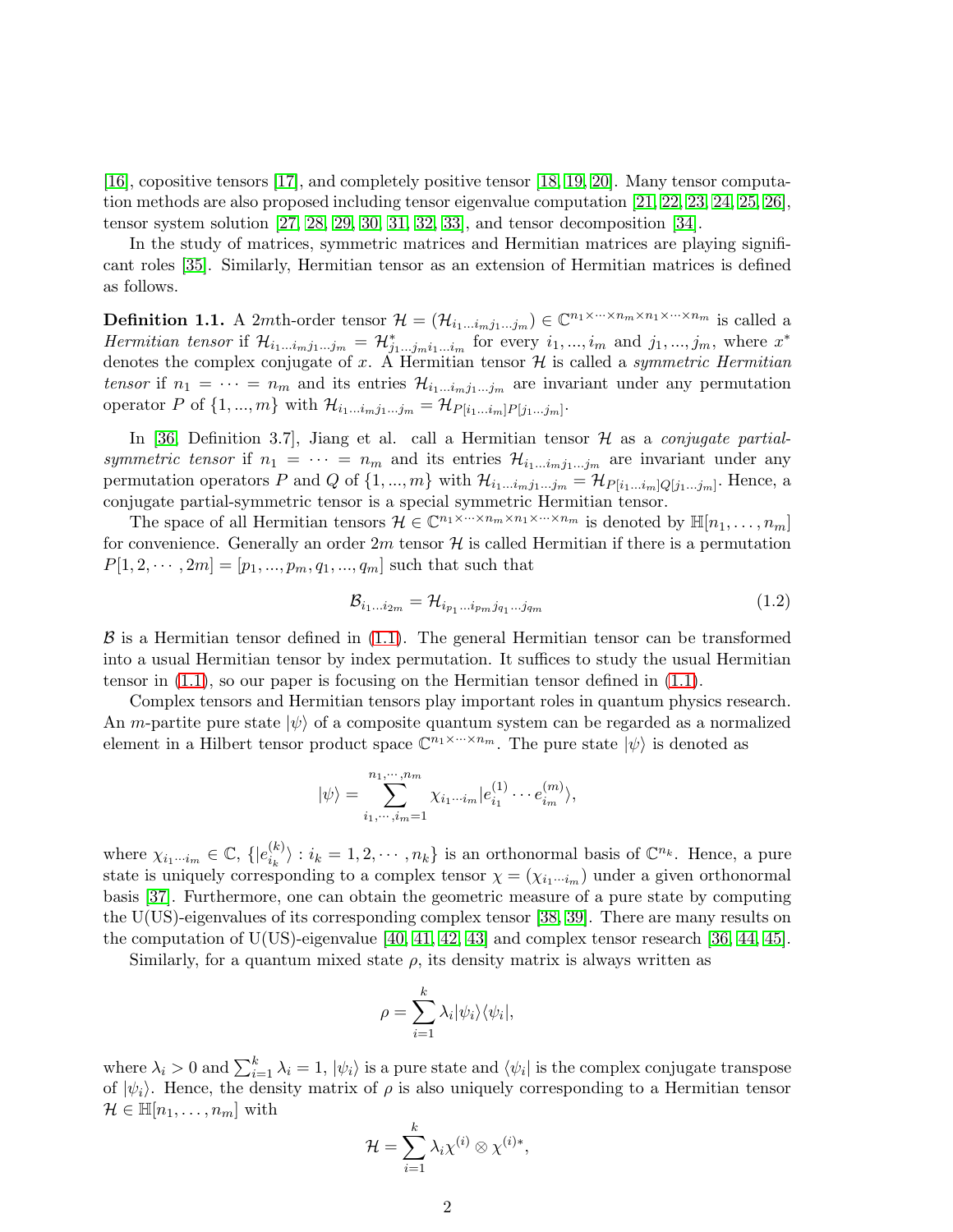where  $\chi^{(i)}$  is the corresponding complex tensor of the state  $|\psi_i\rangle$ .

Motivated by the separability discrimination of quantum states, we study properties of Hermitian tensors and their applications. The paper is organized as follows. Section [2](#page-2-0) introduce tensor operations and derive properties including unitary similarity relation, and invariant properties under unitary transformation. Section [3](#page-4-0) studies partial traces of Hermitian tensors. Nonnegativity and Hermitian Eigenvalues are discussed in Section [4.](#page-8-0) Section [5](#page-10-0) proposes the rank-one Hermitian decomposition, proves the existence of Hermitian decomposition for Hermitian tensors, and discusses properties of positive Hermitian tensors. Section [6](#page-12-0) is the theoretical application to quantum mixed state.

## <span id="page-2-0"></span>2 Tensor operation and properties

Let  $A, B \in \mathbb{H}[n_1, \ldots, n_m]$  be Hermitian tensors. Their inner product is defined as

<span id="page-2-1"></span>
$$
\langle \mathcal{A}, \mathcal{B} \rangle := \sum_{i_1, \cdots, i_m, j_1, \cdots, j_m = 1}^{n_1, \cdots, n_m, n_1, \cdots, n_m} \mathcal{A}_{i_1 \cdots i_m j_1 \cdots j_m}^* \mathcal{B}_{i_1 \cdots i_m j_1 \cdots j_m},
$$
(2.3)

the Frobinius norm of tensor  $A$  is defined as

$$
||\mathcal{A}||_F := \sqrt{\langle \mathcal{A}, \mathcal{A} \rangle} \tag{2.4}
$$

and the matrix trace of tensor  $A$  is defined as

$$
\text{Tr}_M \mathcal{A} := \sum_{i_1, \cdots, i_m = 1}^{n_1, \cdots, n_m} \mathcal{A}_{i_1 \cdots i_m i_1 \cdots i_m}.
$$
 (2.5)

For vectors  $u_1 \in \mathbb{C}^{n_1}, \ldots, u_m \in \mathbb{C}^{n_m}$ , the rank-1 Hermitian tensor is denoted by

$$
\otimes_{i=1}^m u_i \otimes_{j=1}^m u_j^* := u_1 \otimes \cdots \otimes u_m \otimes u_1^* \otimes \cdots \otimes u_m^*.
$$

So  $\otimes_{i=1}^m u_i \otimes_{j=1}^m u_j^*$  is the tensor that

<span id="page-2-2"></span>
$$
(\otimes_{i=1}^m u_i \otimes_{j=1}^m u_j^*)_{i_1\cdots i_m j_1\cdots j_m} := (u_1)_{i_1}\cdots (u_m)_{i_m} (u_1)_{j_1}^*\cdots (u_m)_{j_m}^*.
$$
 (2.6)

<span id="page-2-3"></span>**Lemma 2.1.** For a Hermitian tensor  $A \in \mathbb{H}[n_1,\ldots,n_m]$  and vectors  $u_k \in \mathbb{C}^{n_k}$ ,  $k \in [m]$ , we have:

i)  $\mathcal{A}_{i_1\cdots i_mi_1\cdots i_m}$  and  $\langle \mathcal{A},\otimes_{i=1}^mu_i\otimes_{j=1}^mu_j^*\rangle$  are real;

ii)  $\text{Tr}_M(\otimes_{i=1}^m u_i \otimes_{j=1}^m u_j^*) = ||u_1||^2 \cdots ||u_m||^2.$ 

*Proof.* i) Since A is Hermitian,  $\mathcal{A}_{i_1\cdots i_mj_1\cdots j_m}^* = \mathcal{A}_{j_1\cdots j_mi_1\cdots i_m}$ . By [\(2.3\)](#page-2-1) and [\(2.6\)](#page-2-2), we have that

$$
\langle A, \otimes_{i=1}^{m} u_i \otimes_{j=1}^{m} u_j^* \rangle
$$
  
\n
$$
= \sum_{i_1, \dots, i_m, j_1, \dots, j_m = 1}^{n_1, \dots, n_m, n_1, \dots, n_m} A_{i_1 \dots i_m j_1 \dots j_m}^* (u_1)_{i_1} \dots (u_m)_{i_m} (u_1)_{j_1}^* \dots (u_m)_{j_m}^*
$$
  
\n
$$
= \sum_{i_1, \dots, i_m, j_1, \dots, j_m = 1}^{n_1, \dots, n_m, n_1, \dots, n_m} A_{j_1 \dots j_m i_1 \dots i_m} (u_1)_{j_1}^* \dots (u_m)_{j_m}^* (u_1)_{i_1} \dots (u_m)_{i_m}
$$
  
\n
$$
= \sum_{i_1, \dots, i_m, j_1, \dots, j_m = 1}^{n_1, \dots, n_m, n_1, \dots, n_m} A_{i_1 \dots i_m j_1 \dots j_m} (u_1)_{i_1}^* \dots (u_m)_{i_m}^* (u_1)_{j_1} \dots (u_m)_{j_m}
$$
  
\n
$$
= \langle A, \otimes_{i=1}^{m} u_i \otimes_{j=1}^{m} u_j^* \rangle^*.
$$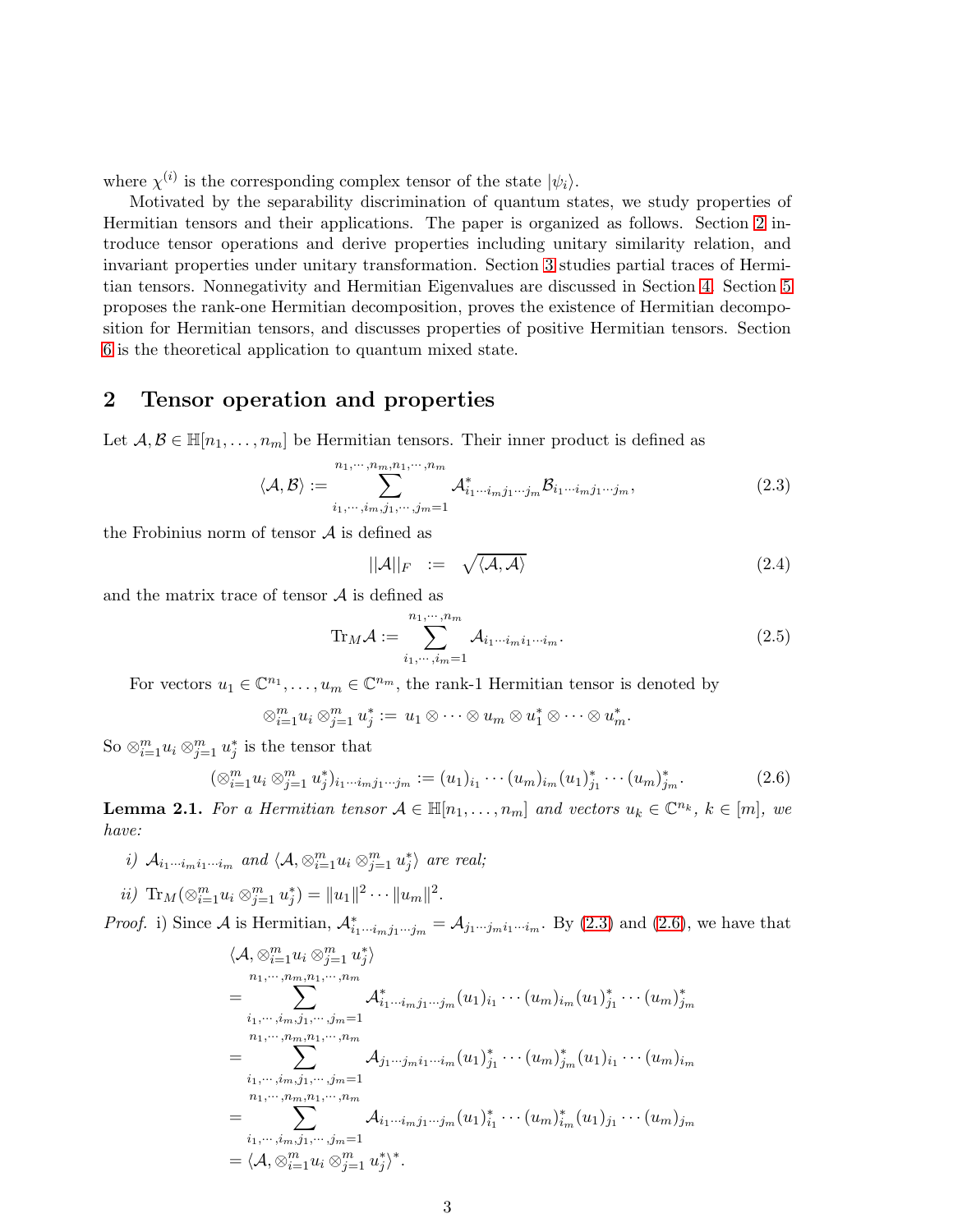Hence,  $\langle A, \otimes_{i=1}^m u_i \otimes_{j=1}^m u_j^* \rangle$  is real, the first result follows.

ii) One can check that

$$
\operatorname{Tr}_{M}(\otimes_{i=1}^{m} u_{i} \otimes_{j=1}^{m} u_{j}^{*}) = \sum_{i_{1}, \cdots, i_{m}=1}^{n_{1}, \cdots, n_{m}} (u_{1})_{i_{1}} \cdots (u_{m})_{i_{m}} (u_{1})_{i_{1}}^{*} \cdots (u_{m})_{i_{m}}^{*}
$$

$$
= \left(\sum_{i_{1}=1}^{n_{1}} (u_{1})_{i_{1}} (u_{1})_{i_{1}}^{*}\right) \cdots \left(\sum_{i_{m}=1}^{n_{m}} (u_{m})_{i_{m}} (u_{m})_{i_{m}}^{*}\right) = \prod_{i=1}^{m} ||u_{i}||^{2}.
$$

This completes the proof.  $\Box$ 

Let  $Q \in \mathbb{C}^{n_k \times n_k}$  be a square matrix,  $k = 1, \dots, m$ . The mode-k product of a tensor A by a matrix  $Q$  is a 2mth-order tensor, its entries are given by

$$
(\mathcal{A} \times_k Q)_{i_1 \cdots i_k \cdots i_{2m}} := \sum_{t=1}^{n_i} \mathcal{A}_{i_1 \cdots i_{k-1} t i_{k+1} \cdots i_{2m}} Q_{t i_k},
$$
\n(2.7)

**Definition 2.1.** Let  $A \in \mathbb{H}[n_1,\ldots,n_m]$  be a Hermitian tensor. The transformation  $A \to B =$  $A\times_1 Q_1\cdots\times_m Q_m\times_{m+1} Q_1^*\cdots\times_{2m} Q_m^*$  is called a *unitary transformation* if each  $Q_k\in\mathbb{C}^{n_k\times n_k}$ is unitary. For such case,  $\beta$  is said to be unitary similar to  $\mathcal{A}$ . If all  $Q_k$  may be taken to be real (and hence is real orthogonal), then the transformation is said to be (real) orthogonally transformation,  $\beta$  is said to be (real) orthogonally similar to  $\mathcal{A}$ .

Unitary transformation is the extension of unitarily similarity of matrix. As we know, unitarily similar matrices share some common property such as eigenvalues and orthogonality. There are also some invariant properties under unitary transformation stated in [\(2.1\)](#page-3-0).

<span id="page-3-0"></span>**Proposition 2.1.** Assume that  $A \in \mathbb{H}[n_1,\ldots,n_m]$  be a Hermitian tensor,  $Q_k \in \mathbb{C}^{n_k \times n_k}$  be unitary matrices for  $k = 1, \dots, m$ . Let  $\mathcal{B} = \mathcal{A} \times_1 Q_1 \cdots \times_m Q_m \times_{m+1} Q_1^* \cdots \times_{2m} Q_m^*$ . Then

- (i)  $\beta$  is also a Hermitian tensor;
- (*ii*)  $\text{Tr}_M \mathcal{A} = \text{Tr}_M \mathcal{B}$ ;
- (iii)  $||A||_F = ||B||_F$ .

*Proof.* (i) Since A is a Hermitian tensor, then  $\mathcal{A}_{k_1\cdots k_mt_1\cdots t_m}^* = \mathcal{A}_{t_1\cdots t_mk_1\cdots k_m}$ .

$$
B_{j_1\cdots j_m i_1\cdots i_m}^{*}
$$
\n
$$
= \sum_{\substack{i_1,\cdots,i_m,k_1,\cdots,k_m=1\\n_1,\cdots,n_m,n_1,\cdots,n_m}} A_{k_1\cdots k_m t_1\cdots t_m}^{*}(Q_1)_{k_1 j_1}^{*}\cdots (Q_m)_{k_m j_m}^{*}(Q_1)_{t_1 i_1}\cdots (Q_m)_{t_m i_m}
$$
\n
$$
= \sum_{\substack{i_1,\cdots,i_m,k_1,\cdots,k_m=1\\i_1,\cdots,i_m,k_1,\cdots,k_m=1}} A_{t_1\cdots t_m k_1\cdots k_m}^{*}(Q_1)_{t_1 i_1}\cdots (Q_m)_{t_m i_m}^{*}(Q_1)_{k_1 j_1}^{*}\cdots (Q_m)_{k_m j_m}^{*}
$$
\n
$$
= B_{i_1\cdots i_m j_1\cdots j_m}
$$

Hence,  $\beta$  is also a Hermitian tensor.

(ii) Assume that  $Q \in \mathbb{C}^{n \times n}$  is a unitary matrix, then

$$
\sum_{i=1}^{n} (Q)_{ti}(Q)_{ki}^* = \begin{cases} 1, & \text{if } t = k; \\ 0, & \text{others.} \end{cases}
$$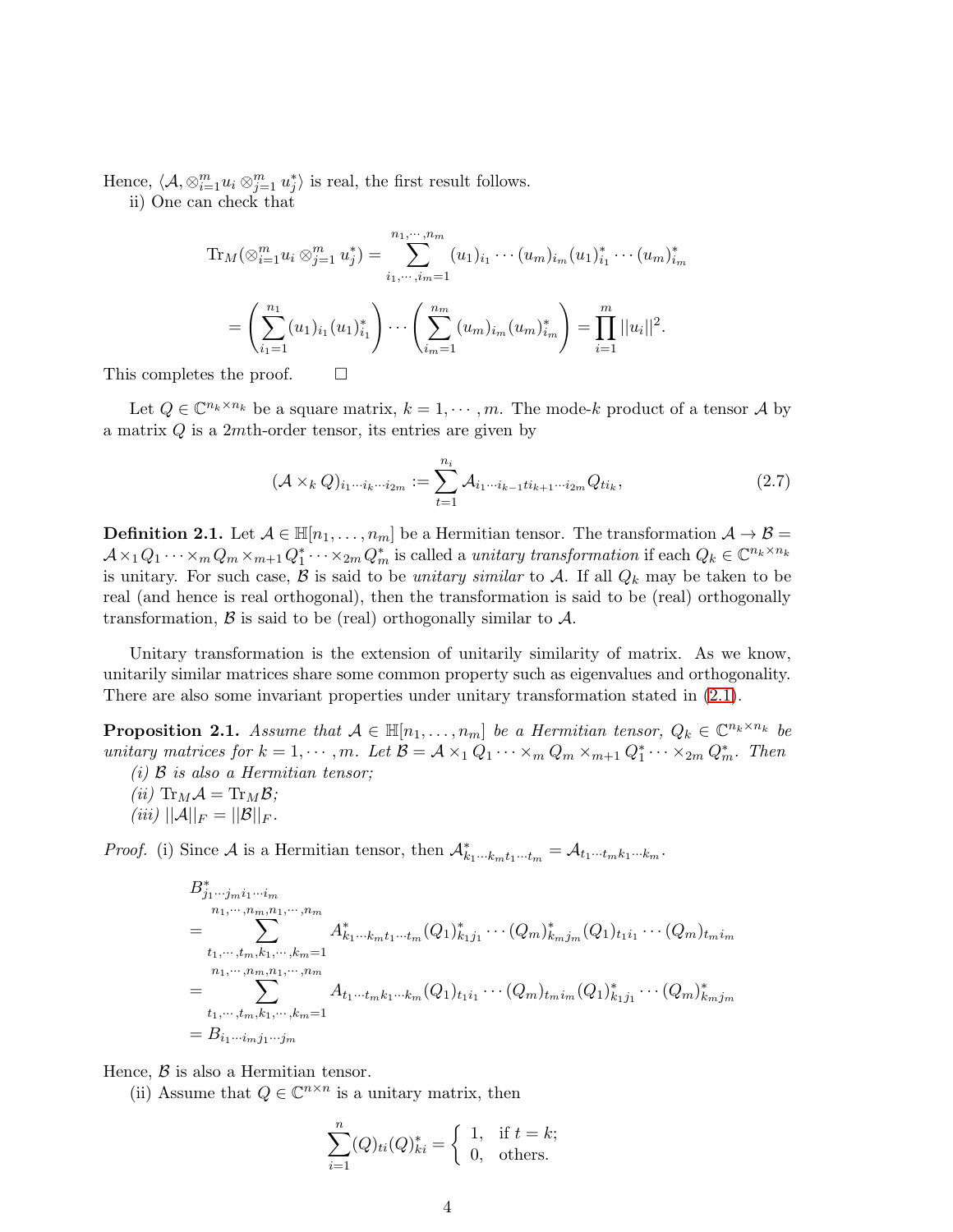$$
Tr_{M}B = \sum_{i_{1}, \dots, i_{m}} B_{i_{1} \dots i_{m} i_{1} \dots i_{m}}
$$
  
\n
$$
= \sum_{i_{1}, \dots, i_{m}} \sum_{t_{1}, \dots, t_{m}, k_{1}, \dots, k_{m}} A_{t_{1} \dots t_{m} k_{1} \dots k_{m}} (Q_{1})_{t_{1} i_{1}} \dots (Q_{m})_{t_{m} i_{m}} (Q_{1})_{k_{1} i_{1}}^{*} \dots (Q_{m})_{k_{m} i_{m}}^{*}
$$
  
\n
$$
= \sum_{t_{1}, \dots, t_{m}, k_{1}, \dots, k_{m}} A_{t_{1} \dots t_{m} k_{1} \dots k_{m}} \sum_{i_{1}, \dots, i_{m}} (Q_{1})_{t_{1} i_{1}} \dots (Q_{m})_{t_{m} i_{m}} (Q_{1})_{k_{1} i_{1}}^{*} \dots (Q_{m})_{k_{m} i_{m}}^{*}
$$
  
\n
$$
= \sum_{t_{1}, \dots, t_{m}, k_{1}, \dots, k_{m}} A_{t_{1} \dots t_{m} k_{1} \dots k_{m}} \sum_{i_{1}} (Q_{1})_{t_{1} i_{1}} (Q_{1})_{k_{1} i_{1}}^{*} \dots \sum_{i_{m}} (Q_{m})_{t_{m} i_{m}} (Q_{m})_{k_{m} i_{m}}^{*}
$$
  
\n
$$
= \sum_{t_{1}, \dots, t_{m}} A_{t_{1} \dots t_{m} t_{1} \dots t_{m}} = \text{Tr}_{M} A
$$

(iii)

$$
||\mathcal{B}||_F^2 = \sum_{i_1, \dots, i_m, j_1, \dots, j_m} \mathcal{B}_{i_1 \dots i_m j_1 \dots j_m} \mathcal{B}_{i_1 \dots i_m j_1 \dots j_m}^* \n= \sum_{t_1, \dots, t_m, k_1, \dots, k_m, t'_1, \dots, t'_m, k'_1, \dots, k'_m} \mathcal{A}_{t_1 \dots t_m k_1 \dots k_m} \mathcal{A}_{t'_1 \dots t'_m k'_1 \dots k'_m}^* \n\cdot \sum_{i_1, \dots, i_m} (Q_1)_{t_1 i_1} (Q_1)_{t'_1 i_1}^* \dots (Q_m)_{t_m i_m} (Q_m)_{t'_m i_m}^* \n\cdot \sum_{j_1, \dots, j_m} (Q_1)_{k_1 j_1}^* (Q_1)_{k'_1 j_1} \dots (Q_m)_{k_m j_m}^* (Q_m)_{k'_m j_m} \n= \sum_{t_1, \dots, t_m, k_1, \dots, k_m, t'_1, \dots, t'_m, k'_1, \dots, k'_m} \mathcal{A}_{t_1 \dots t_m k_1 \dots k_m} \mathcal{A}_{t'_1 \dots t'_m k'_1 \dots k'_m}^*
$$
\n
$$
\cdot \sum_{i_1} (Q_1)_{t_1 i_1} (Q_1)_{t'_1 i_1}^* \dots \sum_{i_m} (Q_m)_{t_m i_m} (Q_m)_{t'_m i_m}^*
$$
\n
$$
= \sum_{j_1} (Q_1)_{k_1 j_1}^* (Q_1)_{k'_1 j_1} \dots \sum_{j_m} (Q_m)_{k_m j_m}^* (Q_m)_{k'_m j_m}^*
$$
\n
$$
= \sum_{t_1, \dots, t_m, k_1, \dots, k_m} A_{t_1 \dots t_m k_1 \dots k_m} A_{t_1 \dots t_m k_1 \dots k_m}^* = ||A||_F^2
$$

This completes the proof.  $\Box$ 

Note: (1) An unitary transformation is a map of Hermitian tensors. However, two unitary similar Hermitian tensors can also be seen as the different representation of the same mixed state under different orthonormal bases.

(2) The matrix trace and the Frobinius norm are invariants of mixed states and Hermitian tensors under unitary transformation.

## <span id="page-4-0"></span>3 Partial traces of Hermitian tensors

The concept of the partial trace is first proposed in the quantum mixed state [\[46\]](#page-17-8) and it takes important role in the quantum information research. Following the same name, we define a partial trace of a Hermitian tensor and study its properties. Moreover, we use partial traces to investigate a sufficient and necessary condition for a complex tensor to be a rank-one tensor.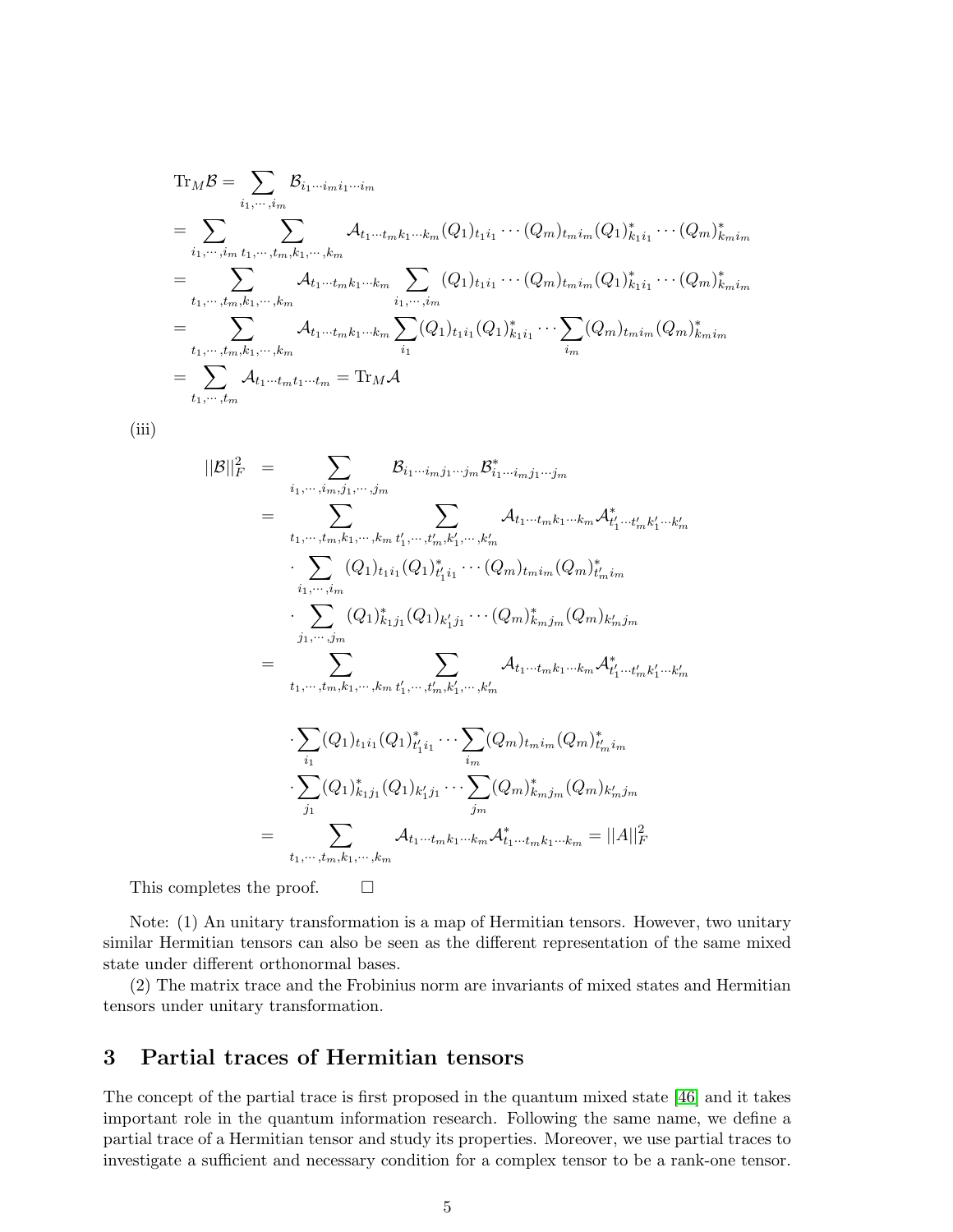<span id="page-5-0"></span>**Definition 3.1.** Let  $\mathcal{H} \in \mathbb{H}[n_1, \dots, n_m]$  be a Hermitian tensor. For  $k \in \{1, \dots, m\}$ , define the non-k partial trace of H, denoted by  $\text{Tr}_{\bar{k}}(\mathcal{H})$ , which is a  $n_k \times n_k$  matrix with its entries

$$
(\mathrm{Tr}_{\bar{k}}(\mathcal{H}))_{ij} = \sum_{i_1,\dots,i_{k-1},\ i_{k+1},\dots,i_m=1}^{n_1,\dots,n_{k-1},\ n_k+1,\dots,n_m} \mathcal{H}_{i_1\cdots i_{k-1}} i_{i_{k+1}\cdots i_m} i_{i_{k+1}\cdots i_{k-1}} j_{i_{k+1}\cdots i_m}.
$$

Generally, for  $I = \{k_1, \dots, k_s\}$  with  $1 \leq k_1 < \dots < k_s \leq m$ , the non-I partial trace  $\text{Tr}_{\bar{I}}(\mathcal{H})$ of H is defined as a  $(2s)$ th-order Hermitian tensor  $\text{Tr}_{\bar{I}}(\mathcal{H}) \in \mathbb{H}[n_{k_1}, \cdots, n_{k_s}]$ . Its entries are defined as follows

$$
(\mathrm{Tr}_{\bar{I}}(\mathcal{H}))_{i_{k_1}\cdots i_{k_s}j_{k_1}\cdots j_{k_s}}=\sum_{i_k=j_k=1, k\in [m], k\not\in I}^{n_k} \mathcal{H}_{i_1i_2\cdots \cdots i_mj_1j_2\cdots j_m}.
$$

Let  $A \in \mathbb{C}^{n_1 \times \cdots \times n_m}$  be a complex tensor. Let  $A^*$  be a conjugate tensor of A. A *Hermi*tianlized tensor of A is defined as  $\rho(\mathcal{A}) := \mathcal{A} \otimes \mathcal{A}^* \in \mathbb{H}[n_1, \ldots, n_m]$  with its entries as

$$
\rho(\mathcal{A})_{i_1\cdots i_m j_1\cdots j_m} := \mathcal{A}_{i_1\cdots i_m}\mathcal{A}_{j_1\cdots j_m}^*.
$$

Let  $\rho = \rho(\mathcal{A})$ . For each  $k \in [m]$ ,  $\text{Tr}_{\bar{k}}(\rho)$  is an  $n_k \times n_k$  matrix with its entries

$$
(\mathrm{Tr}_{\bar{k}}(\rho))_{ij} = \sum_{i_1,\dots,i_{k-1},\ i_{k+1},\dots,i_m=1}^{n_1,\dots,n_{k-1},\ n_{k+1},\dots,n_m} A_{i_1\cdots i_{k-1}} i_{i_{k+1}\cdots i_m} A_{i_1\cdots i_{k-1}}^* j_{i_{k+1}\cdots i_m}.
$$

Generally, for  $I = \{k_1, \dots, k_s\}$  with  $1 \leq k_1 < \dots < k_s \leq m$ , the non-I partial trace  $\text{Tr}_{\bar{I}}(\rho)$ of  $\rho$  is a 2sth-order Hermitian tensor  $\text{Tr}_{\bar{I}}(\rho) \in \mathbb{H}[n_{k_1}, \cdots, n_{k_s}]$ . By definition [3.1,](#page-5-0) its entries are as follows

$$
(\mathrm{Tr}_{\bar{I}}(\rho))_{i_{k_1}\cdots i_{k_s}j_{k_1}\cdots j_{k_s}}=\sum_{i_k=j_k \text{ for } k\not\in I} \mathcal{A}_{i_1i_2\cdots i_m}\mathcal{A}_{j_1j_2\cdots j_m}^*.
$$

The following example is another way to understand the concept non- $k$  partial trace.

**Example 3.1.** Let  $e_i = (0, \dots, 0)$  $\sum_{i-1}$  $(0,1,0,\cdots,0)^\top \in \mathbb{C}^n$  and  $f_j = (\underbrace{0,\cdots,0}_j)$  $\overline{\smash{\big)}\,j-1}$  $, 1, 0, \cdots, 0)$ <sup>T</sup>  $\in \mathbb{C}^m$ .

A 2nd-order tensor A is defined as

$$
\mathcal{A} = (a_{ij})_{n \times m} = \sum_{i,j=1}^{n,m} a_{ij} e_i \otimes f_j.
$$

<span id="page-5-1"></span>
$$
\rho(\mathcal{A}) = \left(\sum_{i,j=1}^{n,m} a_{ij} e_i \otimes f_j \right) \otimes \left(\sum_{k,l=1}^{n,m} a_{kl} e_k \otimes f_l \right)^*
$$
  
= 
$$
\sum_{i,j=1}^{n,m} \sum_{k,l=1}^{n,m} a_{ij} a_{kl}^* e_i \otimes f_j \otimes e_k \otimes f_l.
$$
 (3.8)

When  $j = l$ , the non-1 partial trace of  $\rho$  is followed by [\(3.8\)](#page-5-1) as

$$
Tr_{\bar{1}}(\rho) = \sum_{i,k=1}^{n,n} \left( \sum_{j=1}^{m} a_{ij} a_{kj}^* \right) e_i \otimes e_k = \left( \sum_{j=1}^{m} a_{ij} a_{kj}^* \right)_{n \times n}.
$$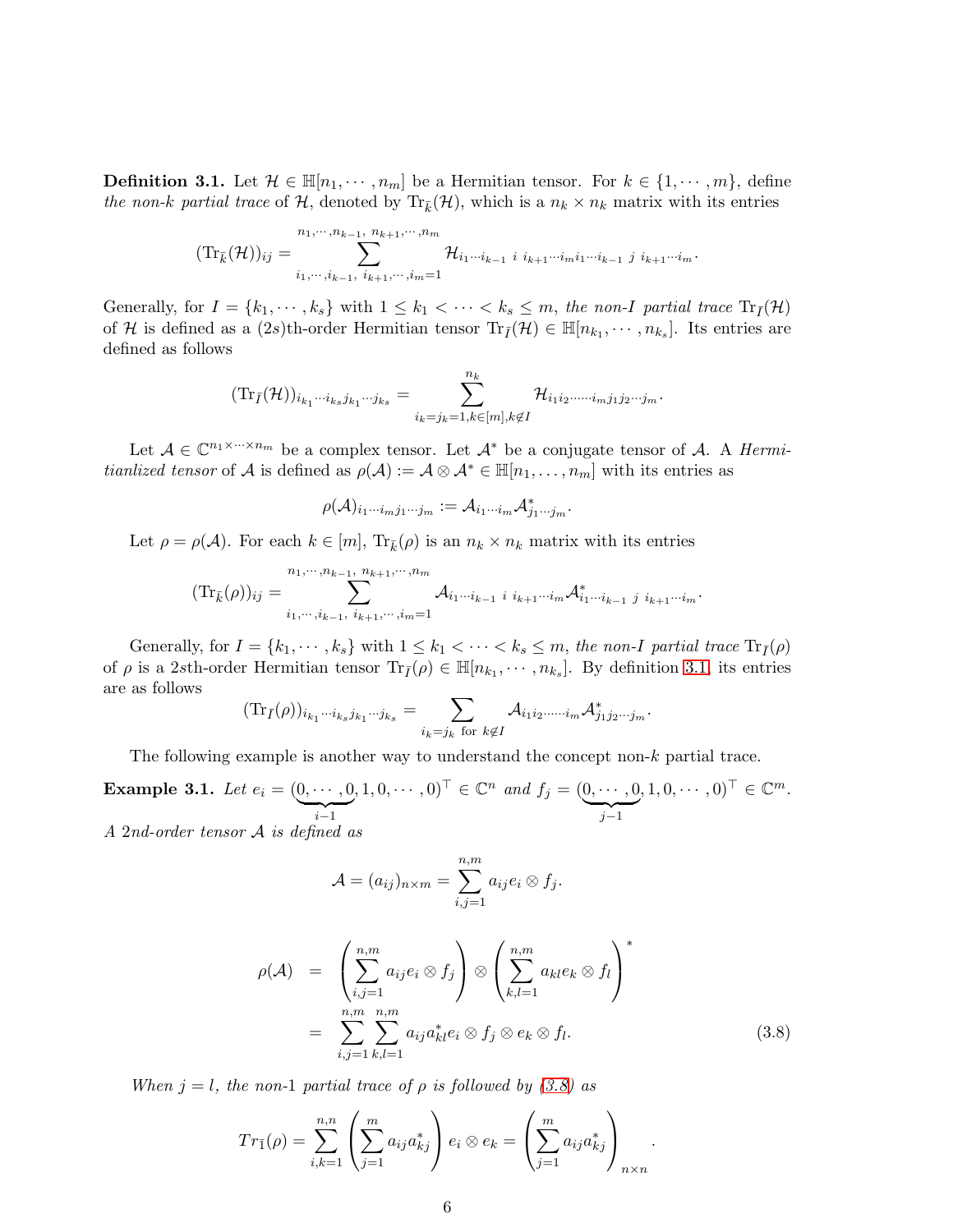The following is the Schmidt polar form, more detail seeing [\[46\]](#page-17-8).

**Theorem 3.1.** (Schmidt polar form) Let  $A \in \mathbb{C}^{n_1 \times n_2}$  be a 2nd-order tensor. Let  $\rho = \rho(A)$ , and let  $\rho_1 = \text{Tr}_{\bar{1}}(\rho)$  and  $\rho_2 = \text{Tr}_{\bar{2}}(\rho)$  be the partial traces. Then:

(1)  $\rho_1$  and  $\rho_2$  have the same nonzero eigenvalues  $\lambda_1, \dots, \lambda_r$  (with the same multiplicities) and any extra dimensions are made up with zero eigenvalues (noting then  $r \leq \min(n_1, n_2)$ );

(2) A can be written as  $A = \sum_{i=1}^{r} \sqrt{\lambda_i} e_i f_i$ , where  $e_i$  (respectively  $f_i$ ) are orthonormal eigenvectors of  $\rho_1$  in  $C^{n_1}$  (respectively  $\rho_2$  in  $\mathbb{C}^{n_2}$ ) belonging to  $\lambda_i$ . This expression is called the Schmidt polar form of A.

However, if  $A$  is a higher order tensor then the Schmidt polar form does not hold as the following example.

Example 3.2. We consider a 3rd-order tensor here. Let

 $v(\alpha, \beta) = (\cos \alpha \sin \beta, \sin \alpha \sin \beta, \cos \beta)^T$ .

Let  $\mathcal{A} = 0.371391v(\frac{\pi}{3})$  $\frac{\pi}{3}, \frac{\pi}{3}$  $\frac{\pi}{3}$ )  $\otimes v(\frac{\pi}{3})$  $\frac{\pi}{3}, \frac{5\pi}{6}$  $\left(\frac{5\pi}{6}\right)\otimes v\left(-\frac{\pi}{6},\frac{5\pi}{6}\right)$  $(\frac{5\pi}{6})+0.742781v(\frac{\pi}{3})$  $\frac{\pi}{3}, \frac{5\pi}{6}$  $\left(\frac{5\pi}{6}\right)\otimes v\left(\frac{\pi}{3}\right)$  $\frac{\pi}{3}, \frac{\pi}{2}$  $\frac{\pi}{2}$ )  $\otimes v(\frac{\pi}{3})$  $\frac{\pi}{3}, \frac{\pi}{3}$  $\frac{\pi}{3}$ ) +  $0.557086v(\frac{\pi}{3})$  $\frac{\pi}{3}, \frac{\pi}{3}$  $\frac{\pi}{3}) \otimes v(\frac{-\pi}{6}, \frac{\pi}{2})$  $(\frac{\pi}{2}) \otimes v(\frac{\pi}{3})$  $\frac{\pi}{3}, \frac{5\pi}{6}$  $(\frac{\partial \pi}{\partial 6}), \ \rho = \rho(\mathcal{A}), \ \rho_1 = \text{Tr}_{\bar{1}}(\rho), \ \rho_2 = \text{Tr}_{\bar{2}}(\rho), \ and \ \rho_3 = \text{Tr}_{\bar{3}}(\rho).$ We calculate their eigenvalues directly

| $partial traces$ eigenvalues |                               |  |  |  |
|------------------------------|-------------------------------|--|--|--|
| $\rho_1$                     | 0.57901, 0.42099,             |  |  |  |
| $\rho_2$                     | 0.624058, 0.339349, 0.0365928 |  |  |  |
| $\rho_3$                     | 0.590626, 0.383293, 0.0260811 |  |  |  |

It is observed that  $\rho_1$ ,  $\rho_2$  and  $\rho_3$  have different eigenvalues. Hence, the Schmidt polar form is false for the 3rd-order tensor.  $\square$ 

A decomposition  $\mathcal{A} = \sum_{i=1}^r \lambda_i u_i^{(1)} \otimes \cdots \otimes u_i^{(m)}$  with  $0 \neq \lambda_i \in \mathbb{R}$  is called orthogonal if  $u_1^{(k)}$  $u_1^{(k)}, \dots, u_r^{(k)} \in \mathbb{C}^{n_k}$  are normalized and orthogonal for all  $k = 1, \dots, m$ .

<span id="page-6-0"></span>**Theorem 3.2.** Assume that  $A \in \mathbb{C}^{n_1 \times \cdots \times n_m}$  is an mth-order tensor with an orthogonal decomposition

$$
\mathcal{A} = \sum_{i=1}^r \lambda_i u_i^{(1)} \otimes \cdots \otimes u_i^{(m)}.
$$

Let  $\rho = \rho(\mathcal{A}), \ \rho_k = \text{Tr}_{\bar{k}}(\rho).$  Then  $\rho_1, \cdots, \rho_m$  have the same nonzero eigenvalues  $\lambda_1^2, \cdots, \lambda_r^2$ (with the same multiplicities), and

$$
\rho_k = \sum_{i=1}^r \lambda_i^2 u_i^{(k)} \otimes u_i^{(k)*}.
$$

<span id="page-6-1"></span>**Lemma 3.1.** Assume that  $u_i, v_i \in \mathbb{C}^{n_i}$ ,  $i = 1, \dots, m$ . Let  $\mathcal{U} = u_1 \otimes \dots \otimes u_m$ ,  $\mathcal{V} = v_1 \otimes \dots \otimes v_m$ . Then

$$
\mathrm{Tr}_M(\mathcal{U}\otimes\mathcal{V}^*)=\mathrm{Tr}(u_1v_1^*)\cdots\mathrm{Tr}(u_mv_m^*).
$$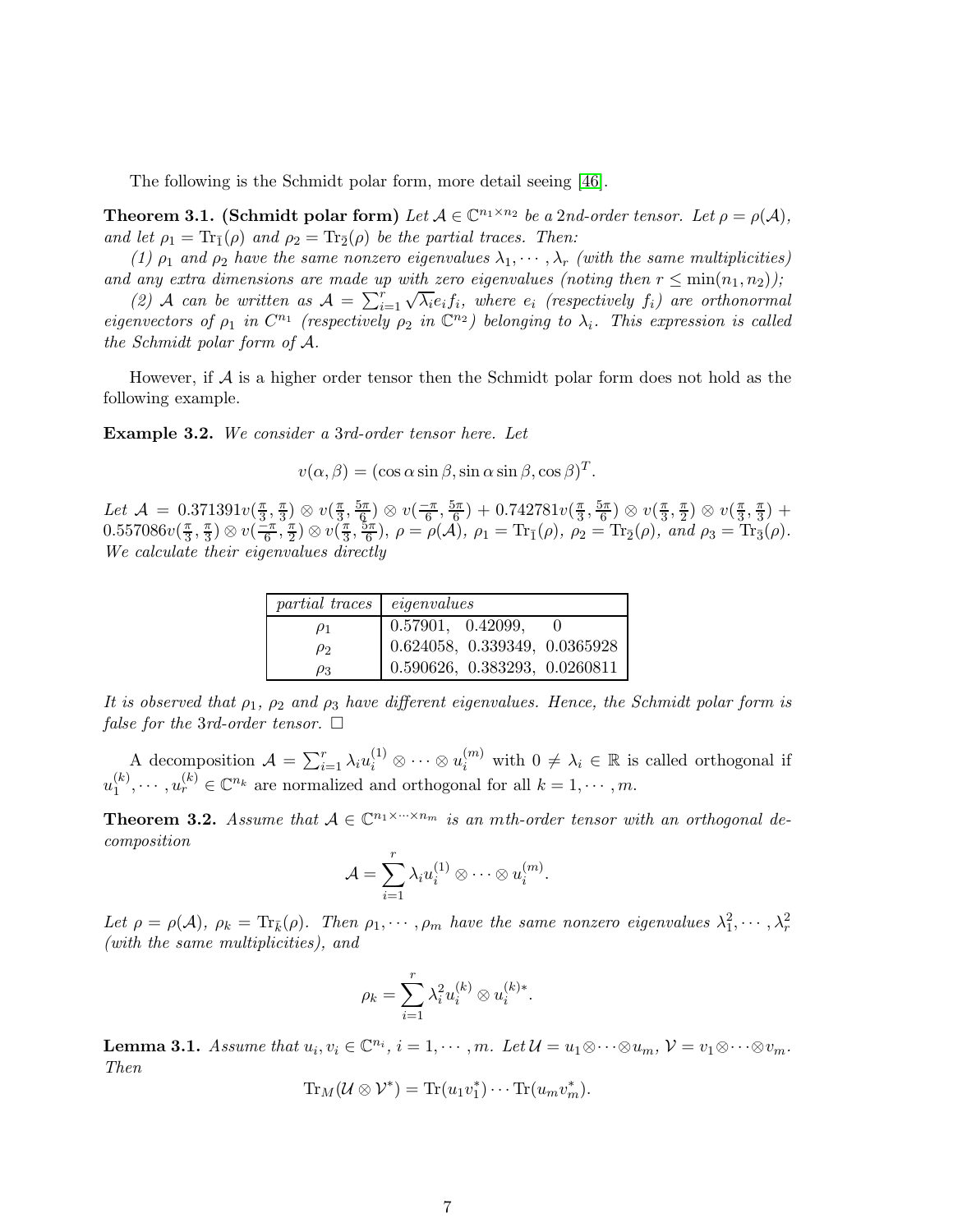**Proof.** Let  $u_i = (u_{i1}, \dots, u_{in_i})^T$  and  $v_i = (v_{i1}, \dots, v_{in_i})^T$ ,  $i = 1, \dots, m$ . Then

$$
\mathrm{Tr}_M(\mathcal{U} \otimes \mathcal{V}^*) = \sum_{k_1, \dots, k_m = 1}^{n_1, \dots, n_m} u_{1k_1} \cdots u_{mk_m} v_{1k_1}^* \cdots v_{mk_m}^*
$$
\n
$$
= \left( \sum_{k_1=1}^{n_1} u_{1k_1} v_{1k_1}^* \right) \cdots \left( \sum_{k_m=1}^{n_m} u_{mk_m} v_{mk_m}^* \right)
$$
\n
$$
= \mathrm{Tr}(u_1 v_1^*) \cdots \mathrm{Tr}(u_m v_m^*).
$$

This completes the proof.  $\square$ 

 $\bold{Proof of Theorem\ 3.2.}$  $\bold{Proof of Theorem\ 3.2.}$  $\bold{Proof of Theorem\ 3.2.}$   $\text{Since } \{u_1^{(k)}\}$  $\{a_1^{(k)}, \cdots, a_r^{(k)}\} \subset \mathbb{C}^{n_k}$  are normalized and orthogonal for  $k = 1, \cdots, m$ , then

<span id="page-7-0"></span>
$$
\operatorname{Tr}(u_i^{(k)} \otimes u_j^{(k)*}) = \delta(i,j) = \begin{cases} 0, & \text{if } i \neq j; \\ 1, & \text{else.} \end{cases}
$$
\n(3.9)

By Lemma [3.1](#page-6-1) and [\(3.9\)](#page-7-0), it is followed that

$$
\rho_k = \text{Tr}_{\bar{k}}(\rho) = \sum_{i,j=1}^r \lambda_i \lambda_j \text{Tr}_{\bar{k}} \left( u_i^{(1)} \otimes u_j^{(1)*} \otimes \cdots \otimes u_i^{(m)} \otimes u_j^{(m)*} \right)
$$
  
\n
$$
= \sum_{i,j=1}^r \lambda_i \lambda_j \text{Tr}_M \left( \prod_{t=1, t \neq k}^m u_i^{(t)} \otimes u_j^{(t)*} \right) u_i^{(k)} \otimes u_j^{(k)*}
$$
  
\n
$$
= \sum_{i,j=1}^r \lambda_i \lambda_j \left( \prod_{t=1, t \neq k}^m \text{Tr}(u_i^{(t)} \otimes u_j^{(t)*}) \right) u_i^{(k)} \otimes u_j^{(k)*}
$$
  
\n
$$
= \sum_{i=1}^r \lambda_i^2 u_i^{(k)} \otimes u_i^{(k)*}
$$

This completes the proof.  $\square$ 

<span id="page-7-1"></span>**Theorem 3.3.** Let  $A \in \mathbb{C}^{n_1 \times \cdots \times n_m}$  be an normalized mth-order tensor. Let  $\rho = \rho(A)$ ,  $\rho_k = \text{Tr}_{\bar{k}}(\rho)$ . Then A is a rank-one tensor iff  $\rho_1, \dots, \rho_m$  have the same only one nonzero eigenvalue  $\lambda = 1$ .

**Proof.** The necessity is followed by Theorem [3.2](#page-6-0) directly for  $r = 1$ . Now we prove the sufficiency. Since  $\rho_1, \dots, \rho_m$  have the same only one nonzero eigenvalue  $\lambda = 1$ , then  $\rho_1, \dots, \rho_m$ are rank-one matrices and can be written as  $\rho_k = u^{(k)} u^{(k)*}$ ,  $k = 1, \dots, m$ .

Firstly, since  $\rho_1$  has a singer nonzero eigenvalue  $\lambda = 1$ , we see A as a  $n_1 \times (n_2 \times \cdots \times n_m)$ matrix, by Schmidt polar form, there is a normalized tensor  $\tilde{\mathcal{U}}^{(1)} \in \mathbb{C}^{n_2 \times \cdots \times n_m}$ , such that

$$
\mathcal{A}=u^{(1)}\otimes \tilde{\mathcal{U}}^{(1)}.
$$

It follows that

$$
\rho_2=\mathrm{Tr}_{\bar{2}}(\rho)=\mathrm{Tr}_{\bar{2}}(u^{(1)}\otimes \tilde{\mathcal{U}}^{(1)}\otimes u^{(1)*}\otimes \tilde{\mathcal{U}}^{(1)*})=\mathrm{Tr}_{\bar{1}}(\tilde{\mathcal{U}}^{(1)}\otimes \tilde{\mathcal{U}}^{(1)*}).
$$

Secondly, since  $\rho_2$  has a singer nonzero eigenvalue  $\lambda = 1$ , we see  $\tilde{\mathcal{U}}^{(1)}$  as a  $n_2 \times (n_3 \times \cdots \times n_m)$ matrix, again by Schmidt polar form, there is a normalized state  $\tilde{U}_2 \in \mathbb{C}^{n_3 \times \cdots \times n_m}$ , such that

$$
\widetilde{\mathcal{U}}^{(1)} = u^{(2)} \otimes \widetilde{\mathcal{U}}^{(2)}, \text{ and } \rho_3 = \text{Tr}_{\bar{1}}(\widetilde{\mathcal{U}}^{(2)} \otimes \widetilde{\mathcal{U}}^{(2)*}).
$$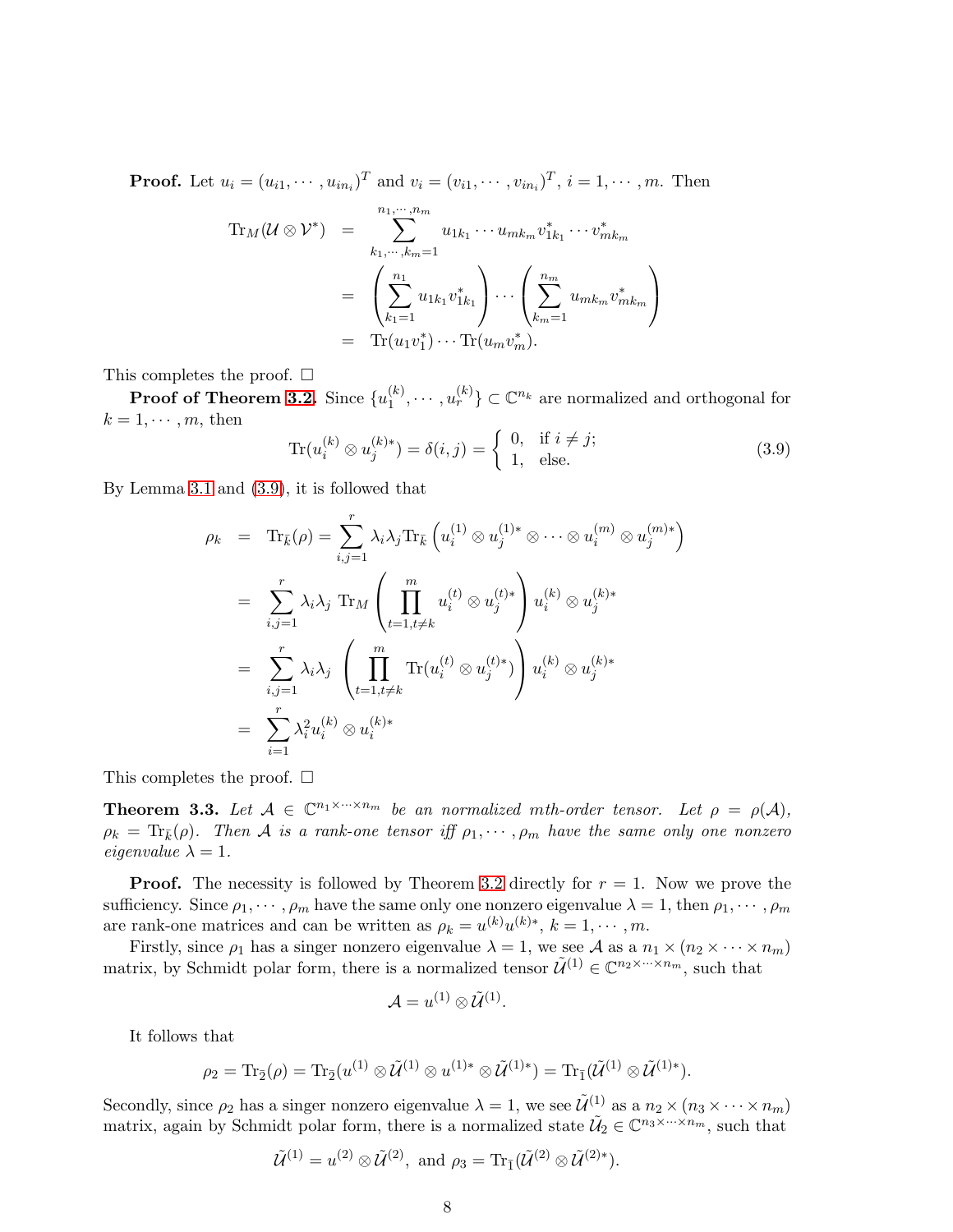And so on, it follows that

$$
\mathcal{A} = u^{(1)} \cdots u^{(m)}.
$$

This completes the proof.  $\square$ 

**Corollary 3.1.** Let  $A \in \mathbb{C}^{n_1 \times \cdots \times n_m}$  be a normalized mth-order tensor. Let  $\rho = \rho(A)$ ,  $\rho_k =$  $\text{Tr}_{\bar{k}}(\rho)$ . Then A is a rank-one tensor iff  $\text{Det}(\rho_k - I_k) = 0$ , where  $I_k$  is a unit matrix,  $k =$  $1, \cdots, m$ .

**Proof.** Since A is normalized and all nonzero eigenvalues of  $\rho_k$  are positive, hence the sum of all eigenvalues (including multiplicities) of  $\rho_k$  equals 1. It implies that if 1 is a nonzero eigenvalue of  $\rho_k$  then 1 is the single nonzero eigenvalue of  $\rho_k$ . By Theorem [3.3,](#page-7-1) it follows that A is a rank-one tensor iff 1 is a nonzero eigenvalue of  $\rho_k$ . By matrix theory, we know that 1 is an eigenvalue of  $\rho_k$  iff Det $(\rho_k - I_k) = 0$ . Hence, the result hold.  $\Box$ 

**Theorem 3.4.** Let  $A, B \in \mathbb{C}^{n_1 \times \cdots \times n_m}$  be mth-order tensors. Let  $\rho^A = \rho(A), \rho^A_k = \text{Tr}_{\bar{k}}(\rho^A),$  $\rho^B = \rho(\mathcal{B})$ ,  $\rho_k^B = \text{Tr}_{\bar{k}}(\rho^B)$ . Then  $\rho_k^A$  and  $\rho_k^B$  are unitary similar for  $k = 1, \cdots, m$  if A and B are unitary similar.

**Proof.** Assume that  $\{e_1^{(k)}\}$  ${k \choose 1}, \cdots, e_{n_k}^{(k)}\}$  is an orthonormal basis of  $\mathbb{C}^{n_k}$ ,  $k = 1, \cdots, m$ , and

$$
\rho^{\mathcal{A}} = \sum A_{i_1 \cdots i_m} A_{j_1 \cdots j_m}^* e_{i_1}^{(1)} \otimes \cdots \otimes e_{i_m}^{(m)} \otimes e_{j_1}^{(1)*} \otimes \cdots \otimes e_{j_m}^{(m)*}.
$$

Then

$$
(\rho_k^{\mathcal{A}})_{ij} = (\sum A_{i_1 \cdots i_{k-1} i i_{k+1} \cdots i_m} A_{i_1 \cdots i_{k-1} j i_{k+1} \cdots i_m}^*) e_i^{(k)} \otimes e_j^{(k)*}.
$$

Since A and B are unitary equivalent, hence there are unitary matrices  $Q_1, \dots, Q_m$  such that  $\rho^B = \rho^A \times_1 Q_1 \cdots \times_m Q_m \times_{m+1} Q_1^* \cdots \times_{2m} Q_m^*$ . Let  $f_i^{(k)} = Q_k e_i^{(k)}$  $i^{(k)}$ ,  $i = 1, \dots, n_k$ . Then  ${f_1^{(k)}}$  $f_1^{(k)}, \dots, f_{n_k}^{(k)}\}$  is another orthonormal basis of  $\mathbb{C}^{n_k}$ , and

$$
\rho^{\mathcal{B}} = \sum A_{i_1\cdots i_m} A_{j_1\cdots j_m}^* f_{i_1}^{(1)} \otimes \cdots \otimes f_{i_m}^{(m)} \otimes f_{j_1}^{(1)*} \otimes \cdots \otimes f_{j_m}^{(m)*}.
$$

Hence,

$$
(\rho_k^{\mathcal{B}})_{ij} = (\sum A_{i_1 \cdots i_{k-1} i i_{k+1} \cdots i_m} A_{i_1 \cdots i_{k-1} j i_{k+1} \cdots i_m}^*) f_i^{(k)} \otimes f_j^{(k)*}.
$$

It follows that

$$
\rho_k^{\mathcal{B}} = \rho_k^{\mathcal{B}} \times_1 Q_k \times_2 Q_k^*.
$$

Hence,  $\rho_k^A$  and  $\rho_k^B$  are unitary equivalent. This completes the proof.  $\Box$ 

This means that eigenvalues of partial traces are unchanged under unitary transformations.

#### <span id="page-8-0"></span>4 Nonnegativity and Hermitian Eigenvalues

For a Hermitian tensor  $\mathcal{H} \in \mathbb{H}[n_1,\ldots,n_m]$ , recall that  $\mathcal{H}(x)$  is the conjugate polynomial

$$
\mathcal{H}(x) = \langle \mathcal{H}, \otimes_{i=1}^m x_i \otimes_{j=1}^m x_j^* \rangle,
$$

in  $x := (x_1, \ldots, x_m)$ , with complex variables  $x_1 \in \mathbb{C}^{n_1}, \ldots, x_m \in \mathbb{C}^{n_m}$ . Note that  $\mathcal{H}(x)$  always achieves real values and  $\mathcal{H}(x)$  is Hermitian quadratic in each  $x_i$ .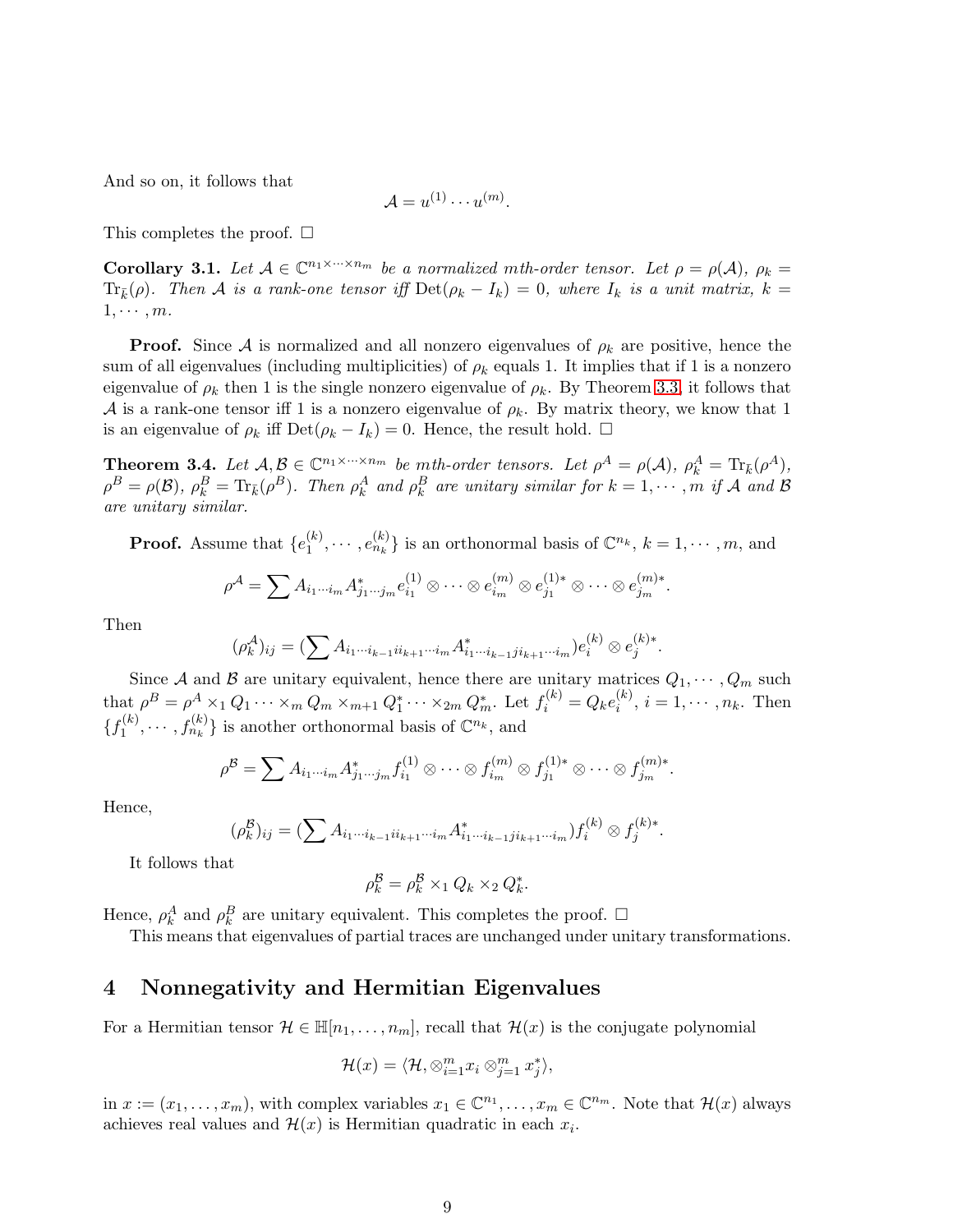**Definition 4.1.** A Hermitian tensor H is called *nonnegative* (resp., *positive*) if  $\mathcal{H}(x) \geq 0$ (resp.,  $\mathcal{H}(x) > 0$ ) for all  $||x_1|| = \cdots = ||x_m|| = 1$ . The set of all nonnegative Hermitian tensors is denoted as

$$
NN\mathbb{H}[n_1,\ldots,n_m]:=\left\{\mathcal{H}\in\mathbb{H}[n_1,\ldots,n_m]:\,\mathcal{H}(x)\geq 0,\,\forall\,x_i\in\mathbb{C}^{n_i}\right\}.
$$

**Proposition 4.1.** The set  $NNH[n_1, \ldots, n_m]$  is a proper cone, i.e., it is closed, convex, pointed and solid.

*Proof.* Clearly,  $NNH[n_1, \ldots, n_m]$  is a closed, convex cone. It is solid, i.e., it has an interior point. For instance, the tensor  $\mathcal I$  such that

$$
\mathcal{I}(x) = (x_1^* x_1) \cdots (x_m^* x_m)
$$

is an interior point, because the minimum value of  $\mathcal{I}(x)$  over the spheres  $||x_1|| = \cdots = ||x_m|| =$ 1 is one. The cone NNH[ $n_1, \ldots, n_m$ ] is also pointed. This is because if  $\mathcal{H} \in \text{NNH}[n_1, \ldots, n_m]$ and  $-\mathcal{H} \in \text{NNH}[n_1, \ldots, n_m]$ , then  $\mathcal{H} = 0$ . This is because  $\mathcal{H}(x) \equiv 0$  on  $||x_1|| = \cdots = ||x_m|| = 1$ <br>and  $\mathcal{H}$  is Hermitian and  $H$  is Hermitian.

The nonnegativity or positivity of a Hermitian tensor is related to its Hermitian eigenvalues, which we define as follows. Consider the optimization problem

<span id="page-9-0"></span>
$$
\min \quad \mathcal{H}(x) \quad \text{s.t.} \quad x_1^* x_1 = 1, \dots, x_m^* x_m = 1. \tag{4.10}
$$

The first order optimality conditions for [\(4.10\)](#page-9-0) are

$$
\langle \mathcal{H}, \otimes_{i=1, i \neq k}^{m} x_i \otimes_{j=1}^{m} x_j^* \rangle = \lambda_k x_k^*,
$$
  

$$
\langle \mathcal{H}, \otimes_{i=1}^{m} x_i \otimes_{j=1, j \neq k}^{m} x_j^* \rangle = \lambda_k x_k,
$$

where  $\lambda_k$  is the Lagrange multiplier for  $x_k^* x_k = 1$ , for  $k = 1, \ldots, m$ . Because of the constraints  $x_k^* x_k = 1$ , one can show that all Lagrange multipliers are equal. So we can write them as

<span id="page-9-1"></span>
$$
\langle \mathcal{H}, \otimes_{i=1, i \neq k}^{m} x_i \otimes_{j=1}^{m} x_j^* \rangle = \lambda x_k^*,\tag{4.11}
$$

<span id="page-9-2"></span>
$$
\langle \mathcal{H}, \otimes_{i=1}^{m} x_i \otimes_{j=1, j \neq k}^{m} x_j^* \rangle = \lambda x_k. \tag{4.12}
$$

Clearly, we can get

$$
\lambda = \langle \mathcal{H}, \otimes_{i=1}^m x_i \otimes_{j=1}^m x_j^* \rangle = \mathcal{H}(x).
$$

Hence, by Theorem [2.1,](#page-2-3) we know that  $\lambda$  must be real. Since,

$$
\langle \mathcal{H}, \otimes_{i=1}^m x_i \otimes_{j=1, j \neq k}^m x_j^* \rangle^* = \langle \mathcal{H}, \otimes_{i=1, i \neq k}^m x_i \otimes_{j=1}^m x_j^* \rangle,
$$

hence equations  $(4.11)$  and  $(4.12)$  are equivalent.

**Definition 4.2.** For a Hermitian tensor  $\mathcal{H} \in \mathbb{H}[n_1,\ldots,n_m]$ , if a tuple  $(\lambda; u_1, \cdots, u_m)$ , with each  $||u_i|| = 1$ , satisfies [\(4.11\)](#page-9-1) or [\(4.12\)](#page-9-2) for  $k = 1, ..., m$ , then  $\lambda$  is called a *Hermitian eigenvalue*, and  $(\lambda; u_1, \dots, u_m)$  is called a *Hermitian eigentuple*. In particular,  $u_i$  is called the mode-*i Hermitian eigenvector*, and  $\otimes_{i=1}^m u_i \otimes_{j=1}^m u_j^*$  is called the *Hermitian eigentensor*.

Clearly, the largest (resp., smallest) Hermitian eigenvalue of  $\mathcal{H}$  is the maximum (resp., minimum) value of  $\mathcal{H}(x)$  over the multi-spheres  $||x_i|| = 1$ . Consequently, A Hermitian tensor  $H$  is nonnegative (resp., positive) if and only if all its Hermitian eigenvalues are greater than or equal to zero (resp., strictly bigger than zero).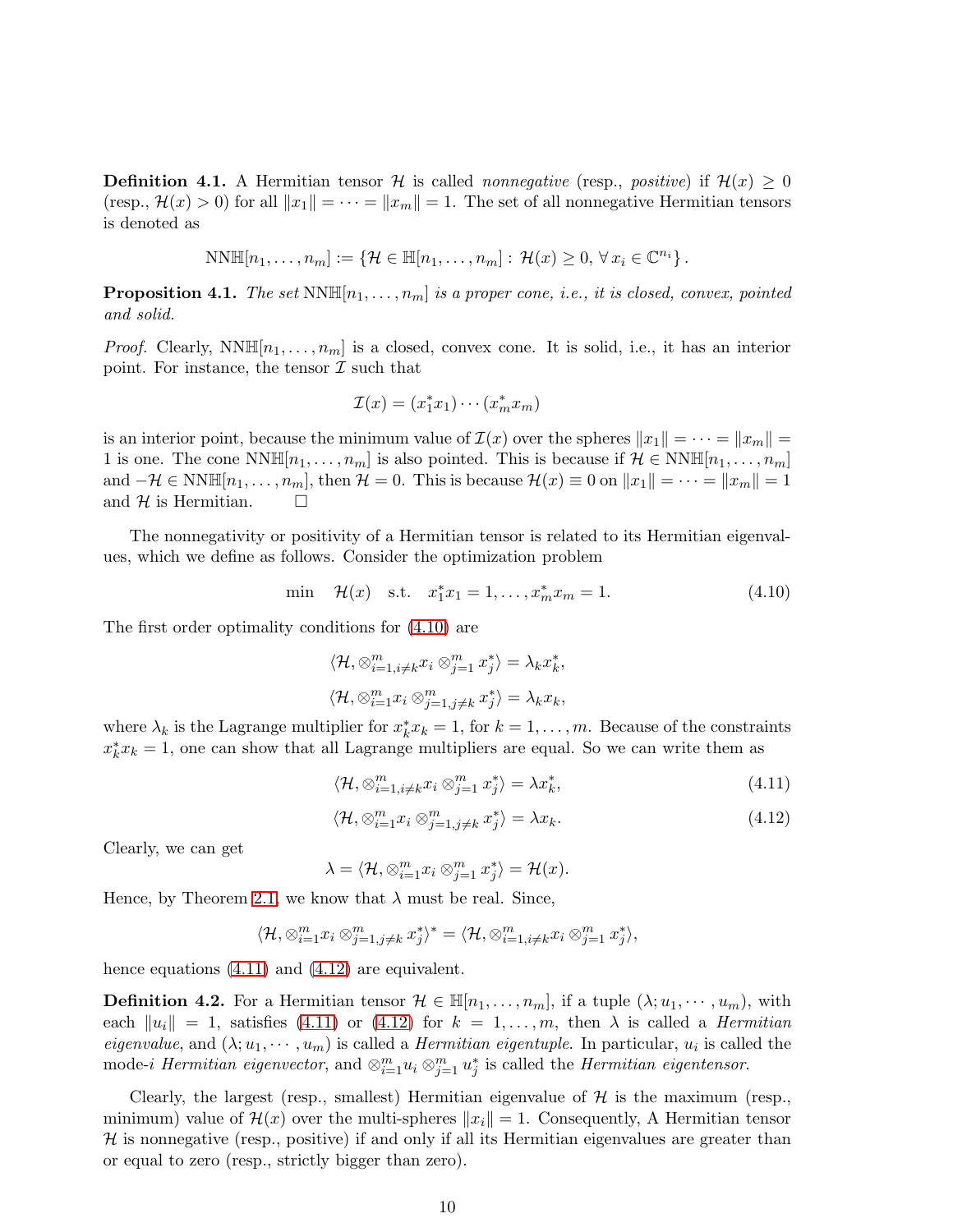## <span id="page-10-0"></span>5 Hermitian decomposition

**Definition 5.1.** For a Hermitian tensor  $\mathcal{H} \in \mathbb{H}[n_1, \ldots, n_m]$ , if it can be written as

<span id="page-10-1"></span>
$$
\mathcal{H} = \sum_{i=1}^{r} \lambda_i u_i^{(1)} \otimes \ldots \otimes u_i^{(m)} \otimes u_i^{(1)*} \otimes \ldots \otimes u_i^{(m)*}
$$
(5.13)

for  $\lambda_i \in \mathbb{R}$ ,  $u_i^{(j)} \in \mathbb{C}^{n_j}$  and  $||u_i^{(j)}||$  $||u|| = 1$ , then H is called *Hermitian decomposable*. In this case,  $(5.13)$  is called a *Hermitian decomposition* of  $H$ . The smallest number r in  $(5.13)$  is called the Hermitian rank of H, which we denote as  $\text{rank}_H(\mathcal{H})$ . If all  $\lambda_i > 0$ , then [\(5.13\)](#page-10-1) is called a positive Hermitian decomposition of  $H$ , and  $H$  is called positive Hermitian decomposable.

It is well known that every tensor and symmetric tensor have their canonical decomposition and symmetric decomposition respectively. So a natural question is that whether every Hermitian tensor is Hermitian decomposable or not. Fortunately the answer is yes.

#### **Theorem 5.1.** Every Hermitian tensor  $\mathcal{H} \in \mathbb{H}[n_1, \ldots, n_m]$  is Hermitian decomposable.

*Proof.* It is clear that for each  $A, B \in \mathbb{H}[n_1, \ldots, n_m]$  and  $a, b \in \mathbb{R}$ , then  $aA+bB \in \mathbb{H}[n_1, \ldots, n_m]$ , which means that  $\mathbb{H}[n_1,\ldots,n_m]$  is a linear space over  $\mathbb{R}$ . Denote  $\mathbb{H}[n_1,\ldots,n_m]_1$  as the set of all rank-1 Hermitian decomposable tensors in  $\mathbb{H}[n_1,\ldots,n_m]$ . Then  $\mathbb{H}[n_1,\ldots,n_m]_1$  is also a linear space over  $\mathbb{R}$ , and it is a subspace of  $\mathbb{H}[n_1, \ldots, n_m]$ . In the following, we will show that  $\mathbb{H}[n_1,\ldots,n_m]$  and  $\mathbb{H}[n_1,\cdots,n_m]_1$  have the same dimension.

Denote  $[n_1, \dots, n_m] := \{(i_1, \dots, i_m)| i_1 \in [n_1], \dots, i_m \in [n_m]\}.$  Denote  $\mathcal{E}_{i_1 \dots i_m j_1 \dots j_m}$  as a 2mth-order tensor with only one nonzero entry  $(\mathcal{E}_{i_1\cdots i_mj_1\cdots j_m})_{i_1\cdots i_mj_1\cdots j_m} = 1$ . Denote  $I :=$  $(i_1, \dots, i_m)$ ,  $J := (j_1, \dots, j_m)$ . Then  $\mathcal{E}_{IJ} = \mathcal{E}_{i_1 \dots i_m j_1 \dots j_m}$ . Define an order  $I < J$  if there is a number  $k \in [m]$  such that  $i_1 = j_1, \dots, i_{k-1} = j_{k-1}$  and  $i_k < j_k$ .

On the one hand, let  $E_1 = \{ \mathcal{E}_{II} : I \in [n_1, \dots, n_m] \}, E_2 = \{ \mathcal{E}_{IJ} + \mathcal{E}_{JI} : I \subset J, I, J \in$  $[n_1, \cdots, n_m]\}, E_3 = \{\sqrt{-1} \mathcal{E}_{IJ} - \sqrt{-1} \mathcal{E}_{JI} : I, J \in [n_1, \cdots, n_m], I < J\}.$  Then  $E_1 \cup E_2 \cup E_3$  is a basis of the linear space  $\mathbb{H}[n_1, \dots, n_m]$  over  $\mathbb{R}$ . Since  $\#E_1 = N$ ,  $\#E_2 = \#E_3 = \frac{N(N-1)}{2}$ , where # denotes the number of entries of the set. Hence, The dimension of  $\mathbb{H}[n_1,\ldots,n_m]$  is  $n^2$ , where  $n = n_1 \times \cdots \times n_m$ .

On the other hand, let  $\{e_{i_k}^{(k)}\}$  $i_k^{(k)} \otimes e_{i_k}^{(k)*} \}_{i_k=1}^{D_k}$  is a basis of the linear space  $\mathbb{H}[n_k]$  over  $\mathbb{R}, D_k$  is the dimension. Then  $D_k = n_k^2$ . Let

$$
E = \{e_{i_1}^{(1)} \otimes \cdots \otimes e_{i_m}^{(m)} \otimes e_{i_1}^{(1)*} \otimes \cdots \otimes e_{i_m}^{(m)*}| i_k = 1, \cdots, D_k, k = 1, \cdots, m\}.
$$

Then E is a basis of the linear space  $\mathbb{H}[n_1,\ldots,n_m]_1$  over R, and its demission  $\#E = n_1^2 \times$  $\cdots \times n_m^2 = n^2.$ 

Hence,  $\mathbb{H}[n_1,\ldots,n_m]_1 = \mathbb{H}[n_1,\ldots,n_m]$ . It follows that every Hermitian tensor is Hermitian decomposable.  $\square$ 

Let  $n = n_1 \times \cdots \times n_m$ . Every Hermitian tensor  $\mathcal H$  can be flattened as a Hermitian matrix  $H \in \mathbb{C}^{n \times n}$ , labeled in the way that

<span id="page-10-2"></span>
$$
(H)_{I,J} = \mathcal{H}_{i_1\ldots i_m j_1\ldots j_m} \tag{5.14}
$$

for  $I := (i_1, \ldots, i_m)$  and  $J := (j_1, \ldots, j_m)$ . For a tensor  $\mathcal{U} \in \mathbb{C}^{n_1 \times \cdots \times n_m}$ ,  $\mathcal{U}^*$  denotes the tensor obtained by applying complex conjugates to its entries. Note that  $\mathcal{U} \otimes \mathcal{U}^*$  is always Hermitian, because

$$
(\mathcal{U}\otimes \mathcal{U}^*)_{i_1\cdots i_m j_1\cdots j_m}=(\mathcal{U})_{i_1\cdots i_m}(\mathcal{U}^*)_{j_1\cdots j_m}.
$$

The following is the spectral theorem for Hermitian tensors.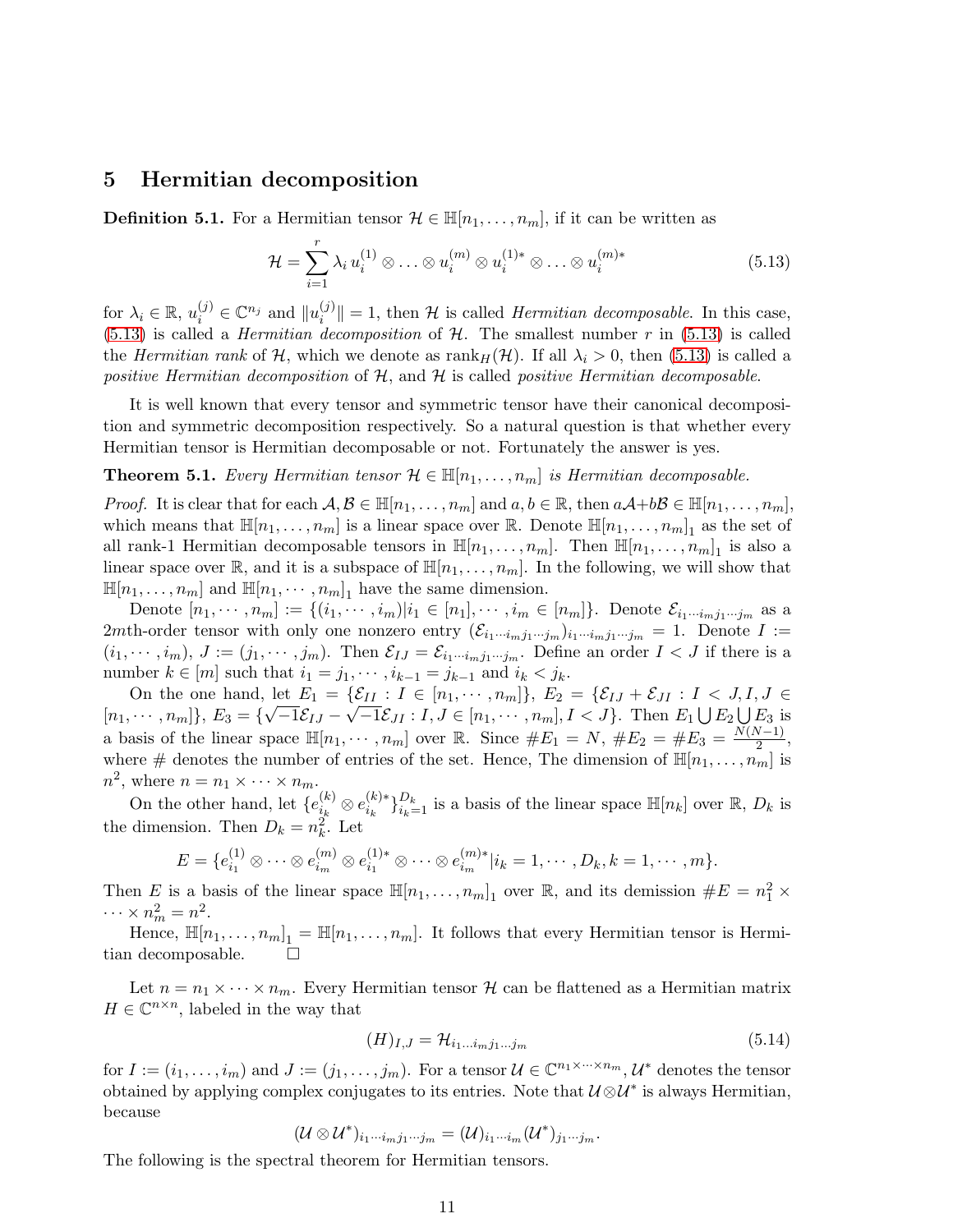**Theorem 5.2.** For every Hermitian tensor  $\mathcal{H} \in \mathbb{H}[n_1,\ldots,n_m]$ , there exist nonzero real numbers  $\lambda_i \in \mathbb{R}$  and tensors  $\mathcal{U}_i \in \mathbb{C}^{n_1 \times \cdots \times n_m}$  such that

<span id="page-11-0"></span>
$$
\mathcal{H} = \sum_{i=1}^{s} \lambda_i \mathcal{U}_i \otimes \mathcal{U}_i^*, \quad \text{where} \quad \langle \mathcal{U}_i, \mathcal{U}_i \rangle = 1, \quad \langle \mathcal{U}_i, \mathcal{U}_j \rangle = 0 \quad (i \neq j). \tag{5.15}
$$

*Proof.* Let H be the matrix labeled as in [\(5.14\)](#page-10-2). By the definition, the tensor H is Hermitian if and only if the matrix  $H$  is Hermitian, which is then equivalent to that

$$
H = \sum_{i=1}^{s} \lambda_i q_i q_i^*
$$

for real scalars  $\lambda_i$  and orthonormal vectors  $q_1, \ldots, q_s \in \mathbb{C}^N$ . We label vectors in  $\mathbb{C}^N$  by  $I = (i_1, \ldots, i_m)$ . Each  $q_i \in \mathbb{C}^N$  can be folded into a tensor  $\mathcal{U}_i \in \mathbb{C}^{n_1 \times \cdots \times n_m}$  such that

$$
(q_i)_I=(\mathcal{U}_i)_{i_1...i_m}.
$$

The above decomposition for  $H$  is then equivalent to

$$
\mathcal{H}=\sum_{i=1}^s\lambda_i\mathcal{U}_i\otimes\mathcal{U}_i^*.
$$

Also note that

$$
\langle \mathcal{U}_i, \mathcal{U}_j \rangle = \langle q_i, q_j \rangle = q_i^* q_j,
$$

which equals 1 for  $i = j$  and zero otherwise.  $\Box$ 

From the proof, we can see that the real scalars  $\lambda_1, \dots, \lambda_s$  in [\(5.15\)](#page-11-0) are eigenvalues of the Hermitian matrix H. We call them *matrix eigenvalues* of  $H$ . The Hermitian eigenvalues are defined as in  $(4.11)-(4.12)$  $(4.11)-(4.12)$ . The equation  $(5.15)$  is called an *eigen-matrix decomposition* of H.

It is well known that there are both separable states and entangled states in mixed quantum states. Hence, even if Hermitian tensors are Hermitian decomposable, but not any Hermitian tensor has a positive Hermitian decomposition. Denote  $PHD[n_1, \ldots, n_m]$  as the set of all positive Hermitian decomposable tensors. Recall the cone of nonnegative Hermitian tensors:

$$
NN\mathbb{H}[n_1,\ldots,n_m]:=\left\{\mathcal{H}\in\mathbb{H}[n_1,\ldots,n_m]:\,\mathcal{H}(x)\geq 0,\,\,x=(x_1,\ldots,x_m),\,\,\forall\,x_i\in\mathbb{C}^{n_i}\right\}.
$$

**Theorem 5.3.** If H is a positive Hermitian decomposable tensor, then all the matrix eigenvalues and Hermitian eigenvalues of H are nonnegative.

*Proof.* When  $H$  is positive Hermitian decomposable, it has a decomposition as

$$
\mathcal{H} = \sum_{i=1}^{r} u_i^{(1)} \otimes \ldots \otimes u_i^{(m)} \otimes u_i^{(1)*} \otimes \ldots \otimes u_i^{(m)*}
$$
(5.16)

Its Hermitian flattening matrix H takes the form

$$
H=\sum_{i=1}^r\mathcal{U}_i\mathcal{U}_i^*,
$$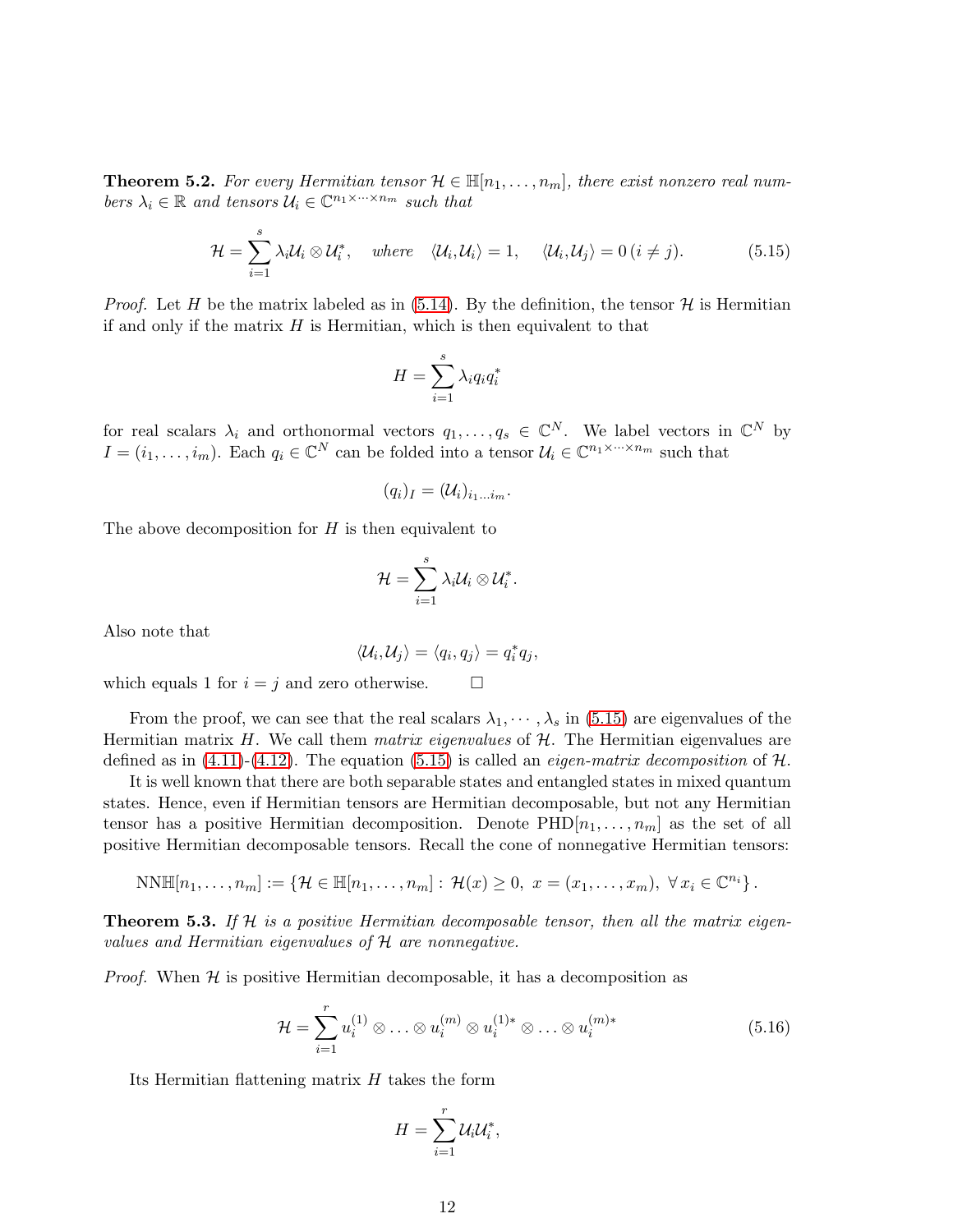where each  $\mathcal{U}_i$  is the vector corresponding to the tensor  $u_i^{(1)} \otimes \cdots \otimes u_i^{(m)}$  $i^{(m)}$ . Clearly, the matrix H is positive semidefinite, hence all the matrix eigenvalues are nonnegative. Moreover, we also have

$$
\mathcal{H}(x) = \langle \mathcal{H}, \otimes_{i=1}^m x_i \otimes_{j=1}^m x_j^* \rangle = \sum_{i=1}^r |u_i^{(1)*} x_i|^2.
$$

It is alway nonnegative over the multi-sphere  $||x_i|| = 1$ . So, the critical values of  $\mathcal{H}(x)$  are all nonnegative, i.e., all the Hermitian eigenvalues are nonnegative.  $\Box$ 

<span id="page-12-1"></span>**Theorem 5.4.** (Hughston-Jozsa-Wootters, 1993 [\[46\]](#page-17-8)) Let  $n = n_1 \times n_2 \times \ldots \times n_m$ . Assume that  $H$  is a Hermitian tensor with a positive eigen-matrix decomposition

<span id="page-12-3"></span>
$$
\mathcal{H} = \sum_{i=1}^{s} \mathcal{U}_i \otimes \mathcal{U}_i^*,\tag{5.17}
$$

and a positive Hermitian decomposition

<span id="page-12-4"></span>
$$
\mathcal{H} = \sum_{i=1}^{r} \mathcal{V}_i \otimes \mathcal{V}_i^*.
$$
\n(5.18)

Let  $U = (\mathcal{U}_1, \mathcal{U}_2, \ldots, \mathcal{U}_s)$  be an  $n \times s$  matrix, and  $V = (\mathcal{V}_1, \mathcal{V}_2, \ldots, \mathcal{V}_r)$  be an  $n \times r$  matrix, respectively. Then  $r \geq s$  and there is an  $s \times r$  matrix Q satisfying  $QQ^{\dagger} = I_{s \times s}$ , such that  $V = UQ$ , where  $I_{s \times s}$  denotes the  $s \times s$  unit matrix. Further more, if  $r > s$ , then Q can be extended to an  $r \times r$  unitary matrix P, such that  $(U, 0) = VP^{-1}$ , where  $(U, 0)$  is an  $n \times r$ matrix.

<span id="page-12-2"></span>**Theorem 5.5.** Assume that  $H$  is a Hermitian tensor with a positive decomposition [\(5.15\)](#page-11-0) and a positive Hermitian decomposition [\(5.13\)](#page-10-1) with  $p_i$  and  $\lambda_j$  are positive for  $i = 1, \dots, r$ ,  $j = 1, \cdots, s.$  Let  $x_{ij} = \langle \mathcal{U}_j , u_i^{(1)} \rangle$  $\sum_{i}^{(1)} \cdots u_i^{(m)}$  $\langle i^{(m)}\rangle, Q_{ij} = \sqrt{p_i/\lambda_j} x_{ij}, \text{ for } i = 1, \cdots, r, \text{ } j = 1, \cdots, s.$ Then  $r \geq s$ ,  $Q^{\dagger}Q = I_{s \times s}$ , and

$$
\begin{pmatrix}\n\sqrt{p_1}u_1^{(1)}\cdots u_1^{(m)} \\
\vdots \\
\sqrt{p_r}u_r^{(1)}\cdots u_r^{(m)}\n\end{pmatrix} = Q \begin{pmatrix}\n\sqrt{\lambda_1}\mathcal{U}_1 \\
\vdots \\
\sqrt{\lambda_s}\mathcal{U}_s\n\end{pmatrix}, \begin{pmatrix}\n\sqrt{\lambda_1}\mathcal{U}_1 \\
\vdots \\
\sqrt{\lambda_s}\mathcal{U}_s\n\end{pmatrix} = Q^{\dagger} \begin{pmatrix}\n\sqrt{p_1}u_1^{(1)}\cdots u_1^{(m)} \\
\vdots \\
\sqrt{p_r}u_r^{(1)}\cdots u_r^{(m)}\n\end{pmatrix}.
$$

**Proof.** Since  $x_{ij} = \langle \mathcal{U}_j, u_i^{(1)} \rangle$  $\sum_{i=1}^{(1)} \cdots \sum_{i=1}^{(m)}$  $\langle i^{(m)}\rangle$  and  $Q_{ij} = \sqrt{p_i/\lambda_j}x_{ij}$  for  $i = 1, \cdots, r, j = 1, \cdots, s$ , then  $Q = (\text{diag}(\frac{1}{|\lambda_1|}, \cdots, \frac{1}{|\lambda_s|})U^{\dagger}V)^T$ . By Theorem [5.4,](#page-12-1) it follows that  $r \geq s$ ,  $Q^{\dagger}Q = I_{s \times s}$ ,  $V^T = QU^T$  and  $U^T = Q^{\dagger}V^T$ . Hence, these results are followed.  $\square$ 

From Theorem [5.4](#page-12-1) and Theorem [5.5,](#page-12-2) we know that if  $\mathcal{H}$  is a Hermitian tensor with a positive eigen-matrix decomposition [\(5.17\)](#page-12-3) and a positive Hermitian decomposition [\(5.18\)](#page-12-4), then  $\text{Span}(\mathcal{U}_1,\cdots,\mathcal{U}_s) = \text{Span}(\mathcal{V}_1,\cdots,\mathcal{V}_r)$ , and there is a matrix  $Q_{s\times r}$  such that  $QQ^{\dagger} = I_{s\times s}$ and  $V = UQ$ . Hence, by this method, one can find a positive Hermitian decomposition of  $H$ , or determine that  $H$  is not positive Hermitian decomposable.

## <span id="page-12-0"></span>6 Application to quantum mixed state

Let  $\rho$  be an *m*-partite mixed state. Let  $\{ |e_i^{(k)}| \}$  $\binom{\binom{k}{i}}{i}$  = 1,  $\cdots$ ,  $n_k$  is an orthonormal basis of the k-th system for all  $k \in [m]$  and  $\mathcal{H} \in \mathbb{H}[n_1, \dots, n_m]$  is the corresponding Hermitian tensor of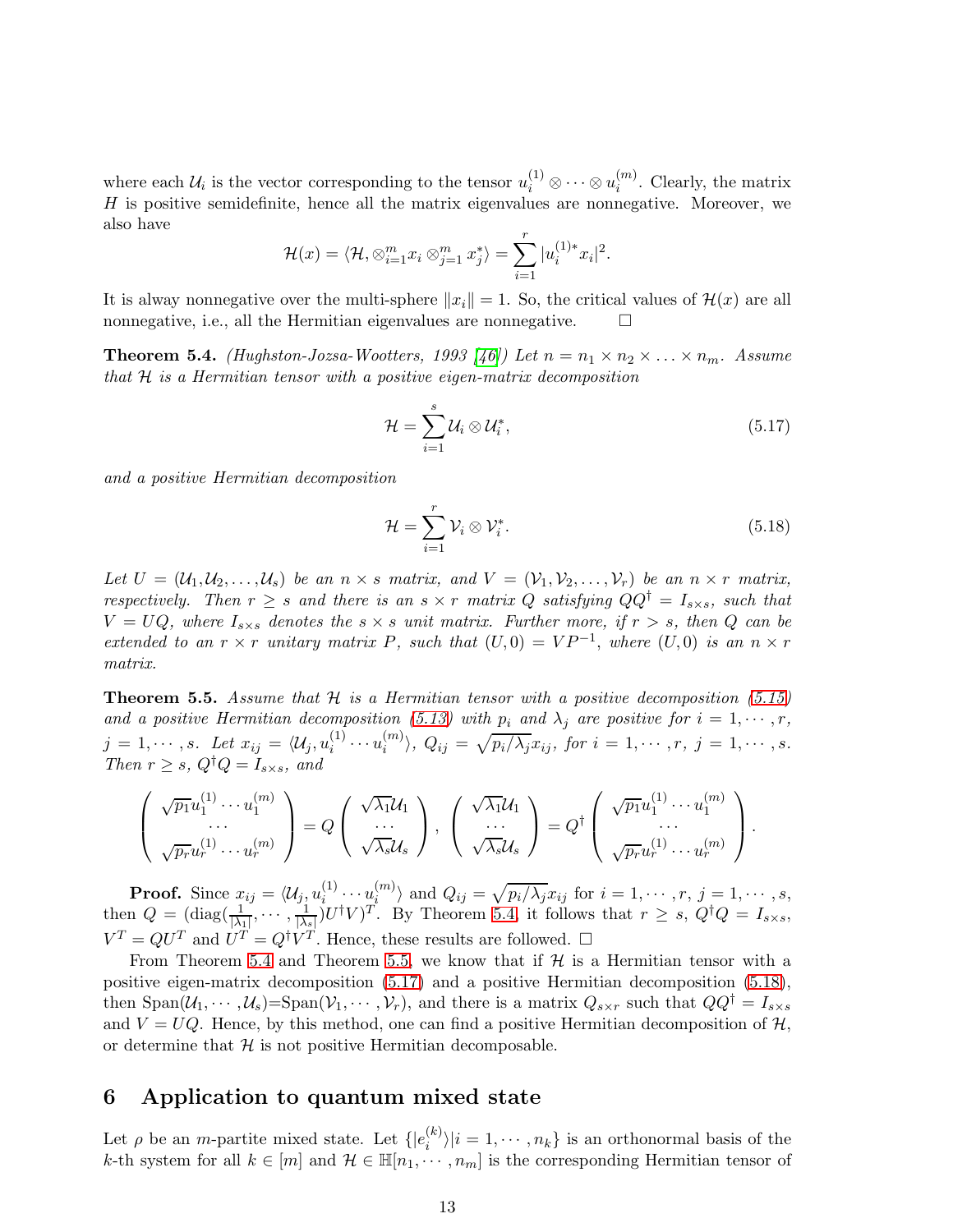ρ. Assume that  $\{ | f_i^{(k)} \rangle$  $\langle i^{(k)} \rangle | i = 1, \dots, n_k$  is another orthonormal basis of the k-th system for all  $k \in [m]$  and  $\mathcal T$  is the corresponding Hermitian tensor of  $\rho$  under the orthonormal basis. Then, H is unitary similar to T, and the state  $\rho$  is separable if and only if H is positive Hermitian decomposition. From the above sections discussion, we have the following properties of mixed states.

**Theorem 6.1.** Assume that  $\rho$  is a quantum mixed state and  $\mathcal{H} \in \mathbb{H}[n_1, \dots, n_m]$  is the corresponding Hermitian tensor of  $\rho$  under an orthonormal basis. The following results are true.

- (1) If the smallest matrix eigenvalue is negative, then the state  $\rho$  is entangled.
- (2) If the smallest Hermitian eigenvalue is negative, then the state  $\rho$  is entangled.
- (3) Assume that  $H$  has a positive eigen-matrix decomposition [\(5.17\)](#page-12-3). Let

$$
K=Span\{\mathcal{U}_1,\mathcal{U}_2,\cdots,\mathcal{U}_s\}.
$$

If H has a positive Hermitian decomposition [\(5.13\)](#page-10-1), then  $u_i^{(1)} \otimes \ldots \otimes u_i^{(m)} \in K$  for all  $i \in [r]$ .

Example 6.1. Let  $|\psi_1\rangle = (|00\rangle + |01\rangle + \sqrt{-1}|11\rangle)/\sqrt{3}$ ,  $|\psi_2\rangle = (|00\rangle - |01\rangle + 4\sqrt{-1}|10\rangle)/({3\sqrt{2}})$ ,  $\rho = \rho_1|\psi_1\rangle\langle\psi_1| + \rho_2|\psi_2\rangle\langle\psi_2|$ , where  $\rho_1 > 0$ ,  $\rho_2 > 0$  and  $\rho_1 + \rho_2 = 1$ . Next, let's discuss whether the state  $\rho$  is separable or entangled. We will take four steps to deal with the problem.

Step 1: Let

<span id="page-13-0"></span>
$$
\mathcal{U}_1 = \frac{1}{\sqrt{3}} \begin{pmatrix} 1 & 1 \\ 0 & \sqrt{-1} \end{pmatrix}, \mathcal{U}_2 = \frac{1}{3\sqrt{2}} \begin{pmatrix} 1 & -1 \\ 4\sqrt{-1} & 0 \end{pmatrix}, \mathcal{H} = \rho_1 \mathcal{U}_1 \otimes \mathcal{U}_1^* + \rho_2 \mathcal{U}_2 \otimes \mathcal{U}_2^*.
$$
 (6.19)

Then  $\mathcal{U}_1$ ,  $\mathcal{U}_2$  and  $\mathcal{H}$  are the corresponding tensors of  $|\psi_1\rangle$ ,  $|\psi_2\rangle$  and  $\rho$  under the orthonormal basis  $\{|0\rangle, |1\rangle\}$ , respectively. Science  $\langle U_i, U_j \rangle = \delta(i, j)$ , i, j = 1, 2, hence [\(6.19\)](#page-13-0) is an eigenmatrix decomposition of H.

Step 2: Let

$$
K = \{k_1 \mathcal{U}_1 + k_2 \mathcal{U}_2 | k_1, k_2 \in \mathbb{C}\} = \left\{ \begin{pmatrix} \frac{k_1}{\sqrt{3}} + \frac{k_2}{3\sqrt{2}} & \frac{k_1}{\sqrt{3}} - \frac{k_2}{3\sqrt{2}} \\ \frac{4k_2\sqrt{-1}}{3\sqrt{2}} & \frac{k_1\sqrt{-1}}{\sqrt{3}} \end{pmatrix} | k_1, k_2 \in \mathbb{C} \right\}.
$$

Obviously, a matrix in K is a rank-one matrix if and only if  $k_2 = \frac{3\sqrt{6}-\sqrt{-42}}{8}k_1$  or  $k_2 =$  $\frac{3\sqrt{6}+\sqrt{-42}}{8}k_1$ .

$$
\text{If } k_2 = \frac{3\sqrt{6} - \sqrt{-42}}{8}k_1, \text{ then}
$$

$$
k_1 \mathcal{U}_1 + k_2 \mathcal{U}_2 = \frac{k_1}{\sqrt{3}} \begin{pmatrix} (11 - \sqrt{-7})/8 & (5 + \sqrt{-7})/8 \\ (3 - \sqrt{-7})/2 & 1 \end{pmatrix}
$$

$$
= \frac{k_1}{\sqrt{3}} \begin{pmatrix} (5 + \sqrt{-7})/8 \\ 1 \end{pmatrix} \otimes \begin{pmatrix} (3 - \sqrt{-7})/2 \\ 1 \end{pmatrix}.
$$

If  $k_2 = \frac{3\sqrt{6} + \sqrt{-42}}{8}k_1$ , then  $k_1\mathcal{U}_1+k_2\mathcal{U}_2=\frac{k_1}{\sqrt{2}}$  $\sqrt{3}$  $\left(\frac{(11+\sqrt{-7})}{8}\right. \frac{(5-\sqrt{-7})}{8}$  $\frac{(11+\sqrt{-7})/8}{(3+\sqrt{-7})/2}$   $\left(\frac{5-\sqrt{-7}}{1}\right)$  $=\frac{k_1}{6}$  $\sqrt{3}$  $(5 - \sqrt{-7})/8$ 1  $\setminus$ ⊗  $(3 + \sqrt{-7})/2$ 1  $\setminus$ .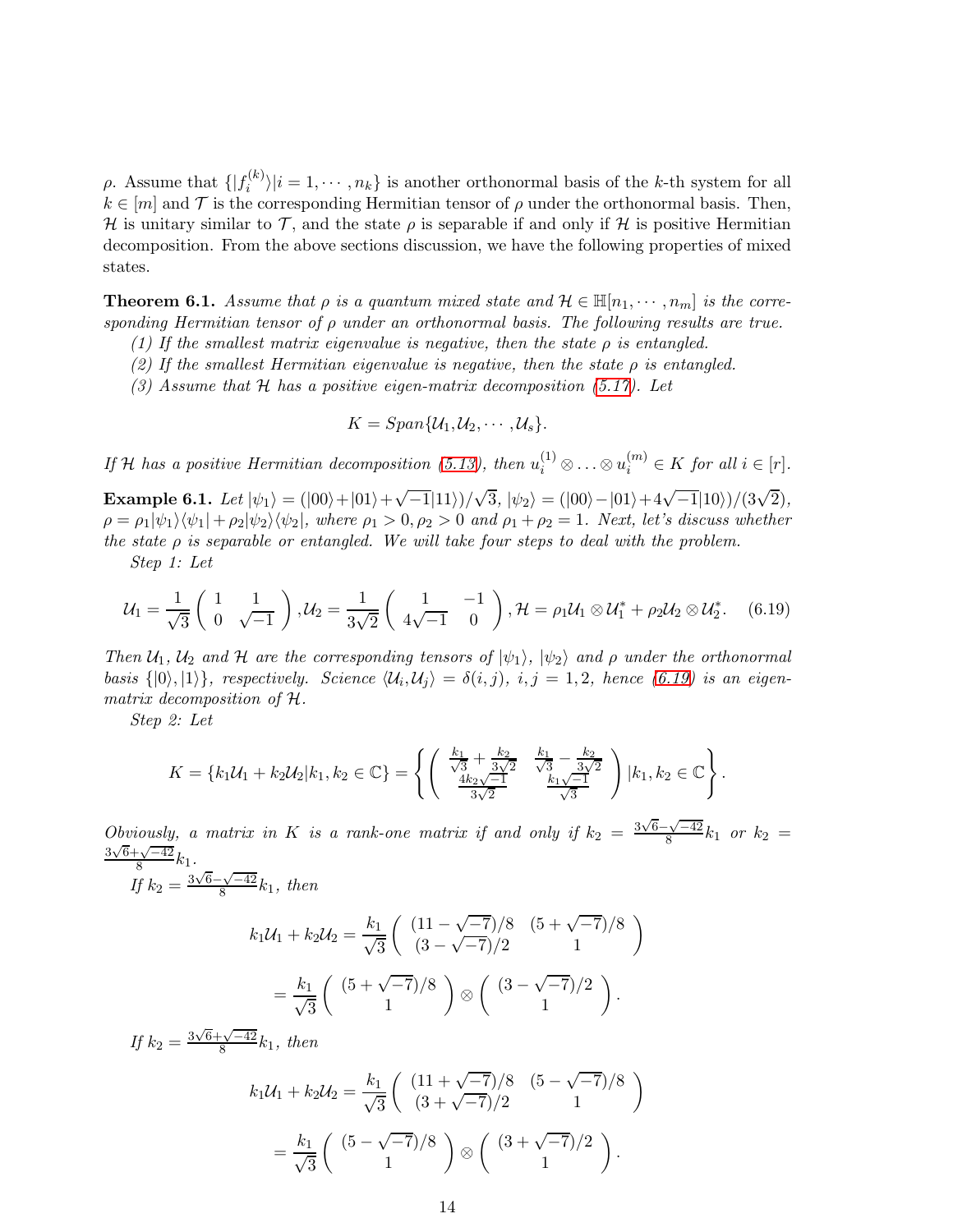Step 3: Assume that H has a positive Hermitian decomposition

<span id="page-14-3"></span>
$$
\mathcal{H} = \sum_{k=1}^{r} p_k \mathcal{A}_k \otimes \mathcal{A}_k^*.
$$
 (6.20)

Then  $r = 2$ , and one may take

$$
\mathcal{A}_1 = \begin{pmatrix} (11 - \sqrt{-7})/8 & (5 + \sqrt{-7})/8 \\ (3 - \sqrt{-7})/2 & 1 \end{pmatrix}, \mathcal{A}_2 = \begin{pmatrix} (11 + \sqrt{-7})/8 & (5 - \sqrt{-7})/8 \\ (3 + \sqrt{-7})/2 & 1 \end{pmatrix}.
$$

Step 4: Compute partial entries of H in  $(6.19)$  and  $(6.20)$  as the following table, respectively.

|                        | 71111                           | 711919                  | $\mathcal{H}_{2121}$ | $\mathcal{H}_{2222}$ |
|------------------------|---------------------------------|-------------------------|----------------------|----------------------|
| $\mathcal H$ of (6.19) | $(\frac{6\rho_1 + \rho_2}{18})$ | $(6\rho_1 + \rho_2)/18$ | $(8\rho_2)/9$        |                      |
| $\mathcal H$ of (6.20) | $2(p_1+p_2)$                    | $(p_1+p_2)/2$           | $4(p_1+p_2)$         | $+ p_2$              |

Comparing entries of two H, we find that there are no  $p_1$  and  $p_2$  such that two H are the same tensor. Hence, H is not positive Hermitian decomposable. It follows that  $\rho$  is entangled.  $\Box$ 

# 7 Conclusion

Hermitian tensor can be seen as an extension of Hermitian matrix to higher order. This paper introduces the concepts of Hermitian tensors, partial traces, rank-one Hermitian decomposition, Hermitian tensor eigenvalues and positive Hermitian tensors, etc, and gives their basic properties. All these concepts are useful in quantum physics. A fundamental problem in quantum physics and also an important problem in quantum information science is to detect whether a given state is separable or entangled, and if so, how entangled it is. Hence, based on the consideration of studying on entanglement of quantum mixed states, there are many aspects that need to be studied in the future, including: (1) discrimination of positive Hermitian tensors and decomposition algorithms; (2) numerical methods of calculating quantum entanglement value; (3) properties of partial traces of Hermitian tensors.

## <span id="page-14-0"></span>References

- [1] L. Qi, H. Chen, Y. Chen, Tensor eigenvalues and their applications, Springer Nature Singapore Pte Ltd. 2018.
- <span id="page-14-2"></span><span id="page-14-1"></span>[2] L. Qi and Z. Luo, Tensor analysis: Spectral theory and special tensors, SIAM, 2017.
- [3] Pierre Comon, Gene Golub, Lek-Heng Lim, and Bernard Mourrain. Symmetric tensors and symmetric tensor rank. SIAM Journal on Matrix Analysis and Applications, 30(3):1254– 1279, 2008.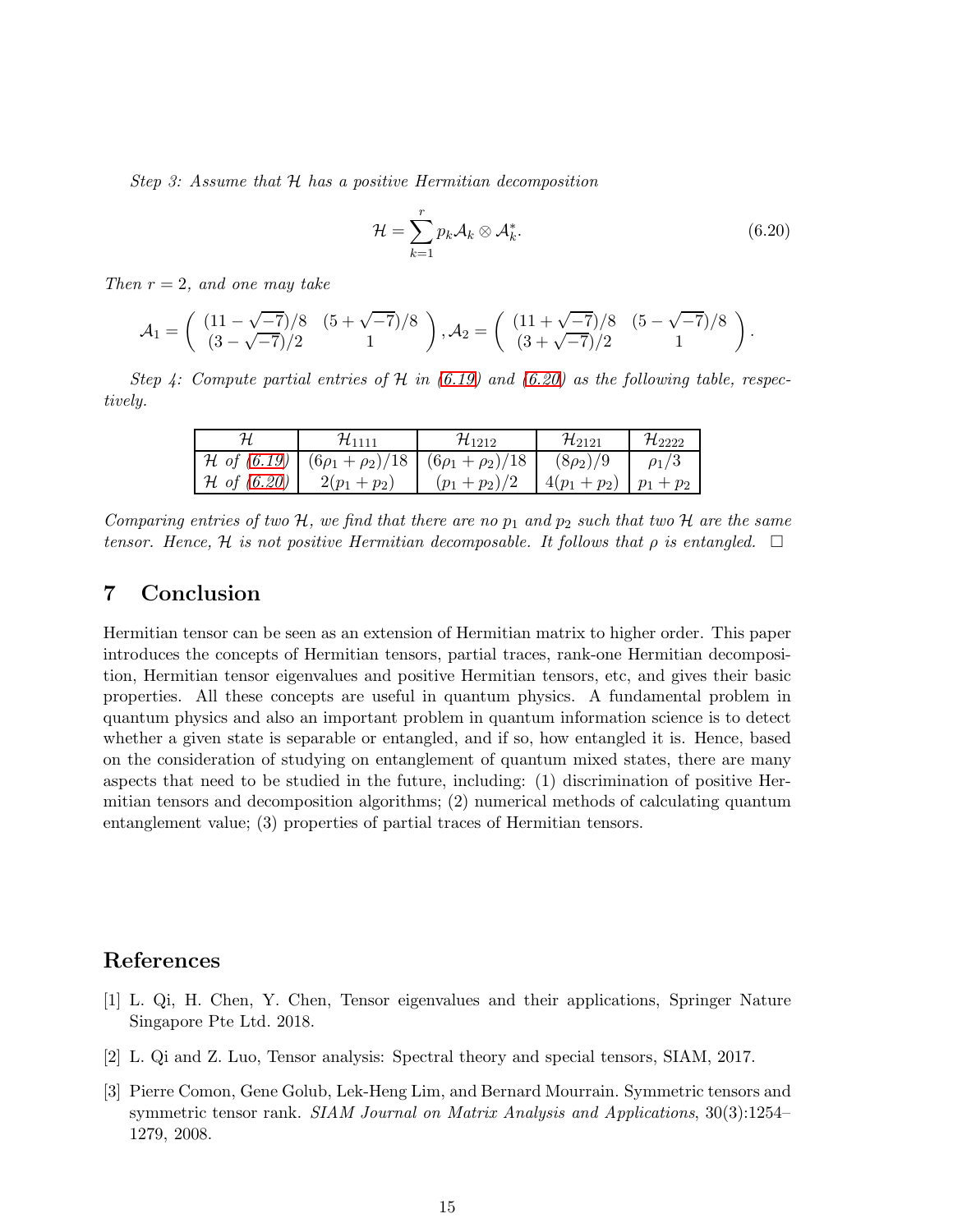- <span id="page-15-1"></span><span id="page-15-0"></span>[4] Qi, L.: Eigenvalues of a real supersymmetric tensor. J. Symb. Comput. 40, 1302-1324 (2005)
- [5] Lim, L.H.: Singular values and eigenvalues of tensors: A variation approach. proceedings of the IEEE International Workshop on Computational Advances in Multi-Sensor Adaptive Processing (CAMSAP '05) 1, 129-132 (2005)
- <span id="page-15-3"></span><span id="page-15-2"></span>[6] Jinyan Fan, Jiawang Nie, Anwa Zhou, Tensor eigenvalue complementarity problems, Mathematical Programming (2018)Volume 170, Issue 2, pp 507-539
- <span id="page-15-4"></span>[7] Zhang, X., Ling, C., Qi, L.: The best rank-1 approximation of a symmetric tensor and related spherical optimization problems. SIAM J.Matrix Anal. Appl. 33, 806-821 (2012)
- <span id="page-15-5"></span>[8] Nie, J., Wang, L.: Semidefinite relaxations for best rank-1 tensor approximations. SIAM J. Matrix Anal. & Appl. 35, 1155-1179 (2014)
- <span id="page-15-6"></span>[9] Che, M., Cichockib, A., Wei, Y.:Neural networks for computing best rank-one approximations of tensors and its applications. Neurocomputing, 267, 114-133 (2017)
- <span id="page-15-7"></span>[10] Joseph M Landsberg and Zach Teitler. On the ranks and border ranks of symmetric tensors. Foundations of Computational Mathematics, 10(3):339–366, 2010.
- <span id="page-15-8"></span>[11] Jiawang Nie. Low rank symmetric tensor approximations. arXiv preprint [arXiv:1709.01964](http://arxiv.org/abs/1709.01964), 2017.
- [12] Jerome Brachat, Pierre Comon, Bernard Mourrain, and Elias Tsigaridas. Symmetric tensor decomposition. Linear Algebra and its Applications, 433(11-12):1851–1872, 2010.
- <span id="page-15-9"></span>[13] Jiawang Nie. Generating polynomials and symmetric tensor decompositions. Foundations of Computational Mathematics, 17(2):423–465, 2017.
- <span id="page-15-10"></span>[14] Kung-Ching Chang, Kelly Pearson, and Tan Zhang. On eigenvalue problems of real symmetric tensors. Journal of Mathematical Analysis and Applications, 350(1):416–422, 2009.
- <span id="page-15-11"></span>[15] Luo Ziyan, Qi Liqun, Ye Yinyu, Linear operators and positive semidefiniteness of symmetric tensor spaces, Science China Mathematics, 58(1), 197-212 (2015)
- <span id="page-15-12"></span>[16] Hu Shenglong, Huang Zhenghai, Qi Liqun, Strictly nonnegative tensors and nonnegative tensor partition, Science China Mathematics, 57(1), 181-195 (2014)
- <span id="page-15-13"></span>[17] Qi, L.: Symmetric nonnegative tensors and copositive tensors. Linear Algebra Its Appl., 439, 228-238 (2013)
- <span id="page-15-14"></span>[18] Qi, L., Xu, C., Xu, Y.: Nonnegative tensor factorization, completely positive tensors and an hierarchical elimination algorithm. SIAM J. Matrix Anal. Appl. 35, 1227-1241 (2014)
- <span id="page-15-15"></span>[19] Jinyan Fan, Anwa Zhou, A semidefinite algorithm for completely positive tensor decomposition, Computational Optimization and Applications, (2017)Volume 66, Issue 2, pp 267-283
- <span id="page-15-16"></span>[20] Anwa Zhou, Jinyan Fan, Completely positive tensor recovery with minimal nuclear value, Computational Optimization and Applications, (2018)Volume 70, Issue 2, pp 419-441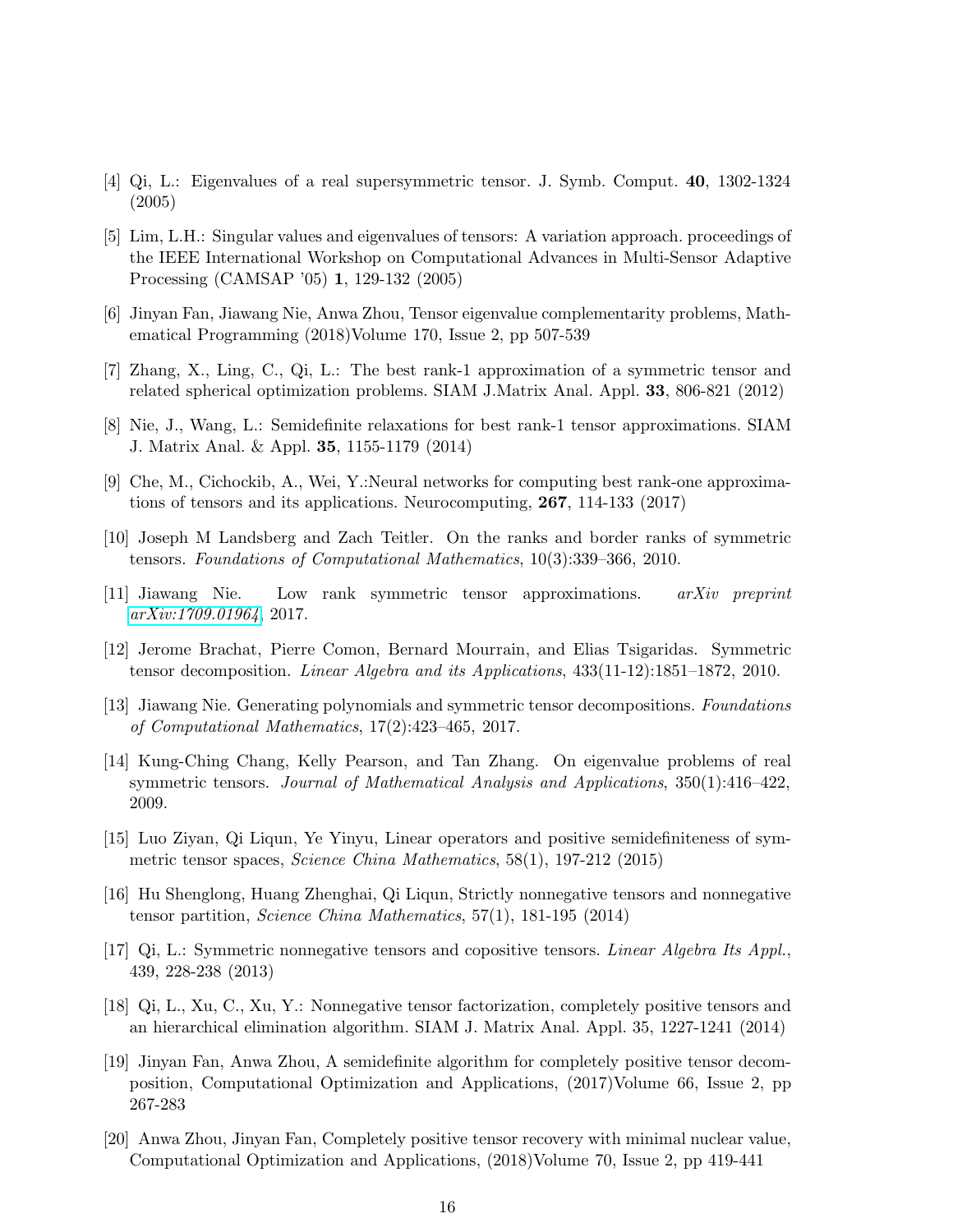- <span id="page-16-1"></span><span id="page-16-0"></span>[21] Qi, L., Wang, F., Wang, Y.: Z-eigevalue methods for a global polynomial optimization problem. Math. Program. 118, 301-316 (2009)
- <span id="page-16-2"></span>[22] Kolda, T.G., Mayo, J.R.: Shifted power method for computing tensor eigenpairs. SIAM J. Matrix Anal. & Appl. 32, 1095-1124(2011)
- <span id="page-16-3"></span>[23] Cui, C., Dai, Y., Nie, J.: All real eigenvalues of symmetric tensors. SIAM J. Matrix Anal. & Appl. 35, 1582-1601 (2014)
- <span id="page-16-4"></span>[24] Hao, C., Cui, C., Dai, Y.: A sequential subspace projection method for extreme Zeigenvalues of supersymmetric tensors. Numer. Linear Algebra Appl. 22, 283-298 (2015)
- <span id="page-16-5"></span>[25] Chen, L., Han, L., Zhou, L.: Computing tensor eigenvalues via homotopy methods. SIAM J. Matrix Anal. & Appl. 37, 290-319 (2016)
- <span id="page-16-6"></span>[26] Yu, G., Yu, Z., Xu, Y., Song, Y., Zhou, Y.: An adaptive gradient method for computing generalized tensor eigenpairs. Comput. Optim. Appl. 65, 781-797 (2016)
- <span id="page-16-7"></span>[27] Li, X., Ng, M.: Solving sparse non-negative tensor equations: algorithms and applications. Front. Math. China 10, 649-680 (2015)
- [28] Ding, W., Wei, Y.: Solving multilinear systems with M-tensors. J. Sci. Comput. 68, 689-715 (2016)
- <span id="page-16-8"></span>[29] Han, L.: A homotopy method for solving multilinear systems with M-tensors. Appl. Math. Lett. 69, 49-54 (2017)
- <span id="page-16-10"></span><span id="page-16-9"></span>[30] Li, D., Xie, L., Xu, R.: Splitting methods for tensor equations. Numer. Linear Algebra Appl. 24(5), e2102 (2017)
- <span id="page-16-11"></span>[31] Xie, Z.J., Jin, X.Q., Wei, Y.M.: Tensor methods for solving symmetric M-tensor systems. J. Sci. Comput. 74(1), 412-425 (2018)
- <span id="page-16-12"></span>[32] Du Shouqiang, Qi Liqun, Zhang Liping, Chen Chiyu, Tensor absolute value equations, Science China Mathematics, 61(9), 1695 (2018)
- [33] Ling Chen, Yan Weijie, He Hongjin, Qi Liqun, Further study on tensor absolute value equations, Science China Mathematics, 10.1007/s11425-018-9560-3
- <span id="page-16-13"></span>[34] Fu, T., Jiang, B., Li, Z.: On decompositions and approximations of conjugate partialsymmetric complex tensors. [arXiv:1802.09013\(](http://arxiv.org/abs/1802.09013)2018)
- <span id="page-16-15"></span><span id="page-16-14"></span>[35] Roger A Horn and Charles R Johnson. Matrix analysis. Cambridge university press, 1990.
- [36] B. Jiang, Z. Li, and S. Zhang, Characterizing real-valued multivariate complex polynomials and their symmetric tensor representations, SIAM J. Matrix Anal. Appl. 37, 381-408 (2016).
- <span id="page-16-16"></span>[37] Ni, G., Qi, L., Bai, M.: Geometric measure of entanglement and U-eigenvalues of tensors. SIAM J. Matrix Anal. Appl. 35, 73-87 (2014)